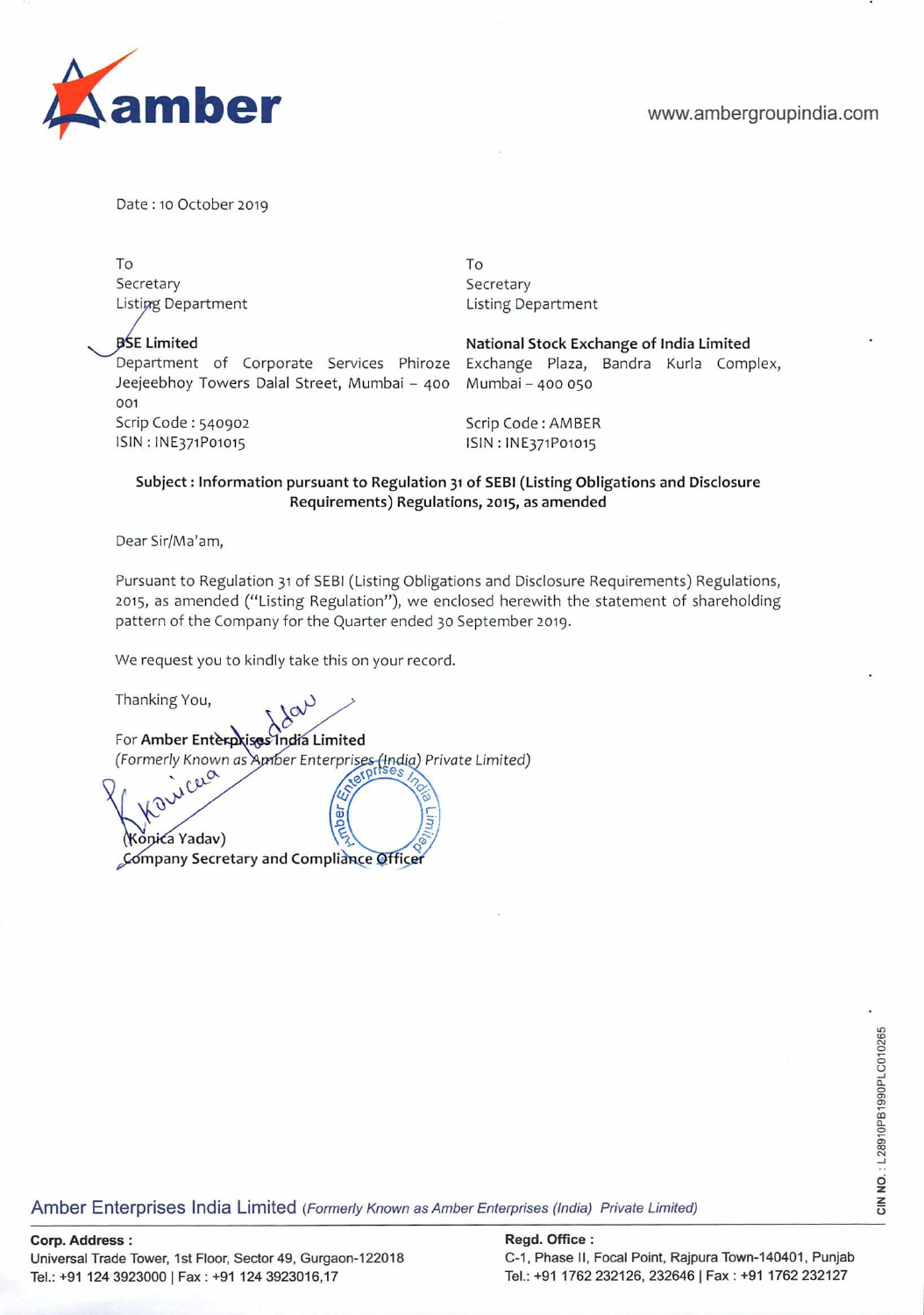| <b>General information about company</b>                                                   |                                 |  |  |  |  |  |  |
|--------------------------------------------------------------------------------------------|---------------------------------|--|--|--|--|--|--|
| Scrip code                                                                                 | 540902                          |  |  |  |  |  |  |
| NSE Symbol                                                                                 | <b>AMBER</b>                    |  |  |  |  |  |  |
| MSEI Symbol                                                                                | <b>NOT LISTED</b>               |  |  |  |  |  |  |
| <b>ISIN</b>                                                                                | INE371P01015                    |  |  |  |  |  |  |
| Name of the company                                                                        | AMBER ENTERPRISES INDIA LIMITED |  |  |  |  |  |  |
| Whether company is SME                                                                     | N <sub>0</sub>                  |  |  |  |  |  |  |
| Class of Security                                                                          | <b>Equity Shares</b>            |  |  |  |  |  |  |
| Type of report                                                                             | Ouarterly                       |  |  |  |  |  |  |
| Quarter Ended / Half year ended/Date of Report (For Prelisting / Allotment)                | 30-09-2019                      |  |  |  |  |  |  |
| Date of allotment / extinguishment (in case Capital Restructuring selected) / Listing Date |                                 |  |  |  |  |  |  |
| Shareholding pattern filed under                                                           | Regulation $31(1)(b)$           |  |  |  |  |  |  |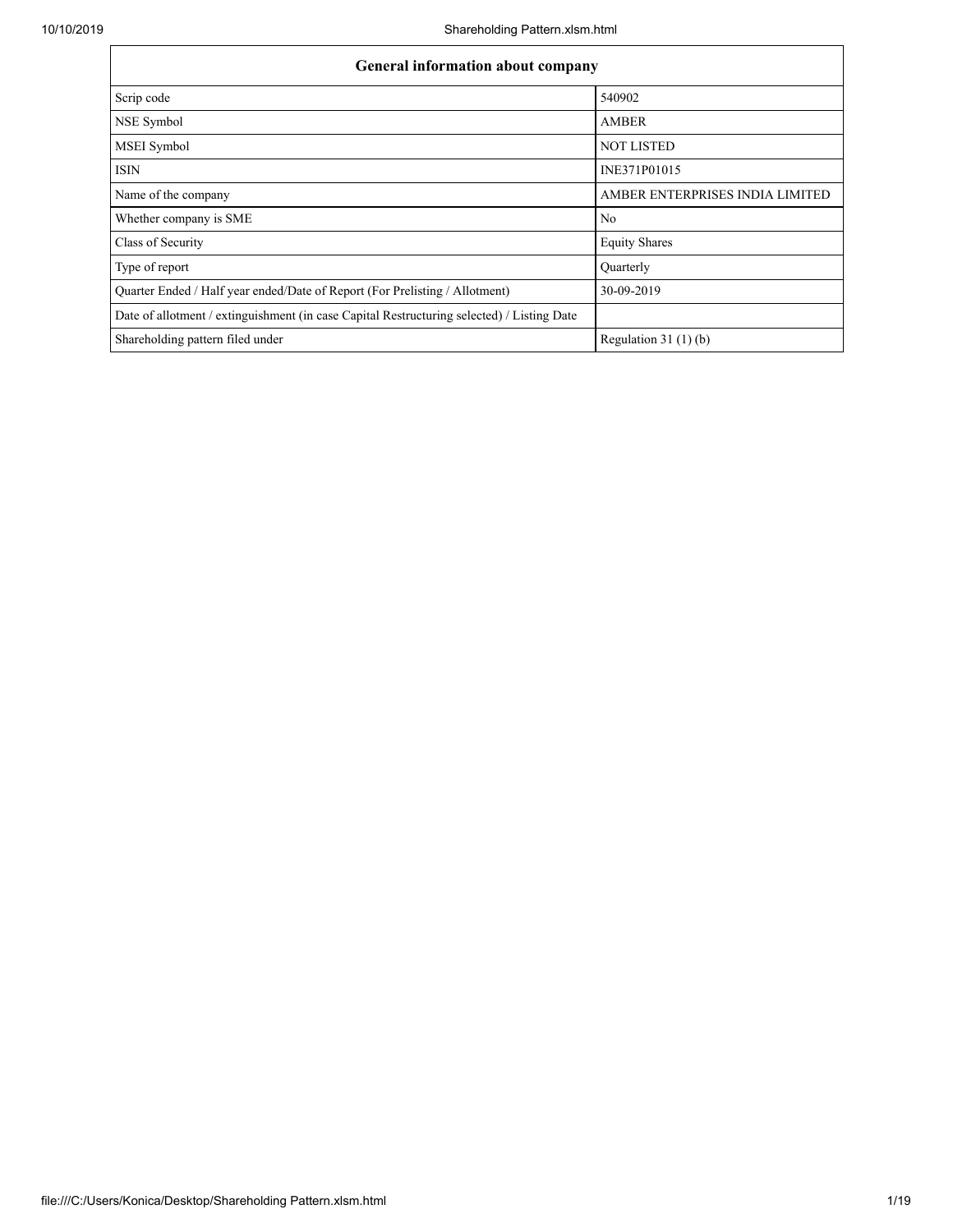|                | <b>Declaration</b>                                                                        |            |                                |                       |                             |  |  |  |  |  |  |  |
|----------------|-------------------------------------------------------------------------------------------|------------|--------------------------------|-----------------------|-----------------------------|--|--|--|--|--|--|--|
| Sr.<br>No.     | Particular                                                                                | Yes/No     | Promoter and<br>Promoter Group | Public<br>shareholder | Non Promoter-<br>Non Public |  |  |  |  |  |  |  |
| $\vert$ 1      | Whether the Listed Entity has issued any partly paid up shares?                           | No         | No                             | No                    | No                          |  |  |  |  |  |  |  |
| $\overline{2}$ | Whether the Listed Entity has issued any Convertible Securities<br>2                      | No         | No                             | No.                   | N <sub>0</sub>              |  |  |  |  |  |  |  |
| $\overline{3}$ | Whether the Listed Entity has issued any Warrants?                                        | No.        | No                             | N <sub>0</sub>        | N <sub>0</sub>              |  |  |  |  |  |  |  |
| $\overline{4}$ | Whether the Listed Entity has any shares against which<br>depository receipts are issued? | No         | No                             | No                    | No                          |  |  |  |  |  |  |  |
| $\overline{5}$ | Whether the Listed Entity has any shares in locked-in?                                    | Yes        | Yes                            | No                    | No                          |  |  |  |  |  |  |  |
| 6              | Whether any shares held by promoters are pledge or otherwise<br>encumbered?               | No.        | No                             |                       |                             |  |  |  |  |  |  |  |
| $\overline{7}$ | Whether company has equity shares with differential voting<br>rights?                     | No         | No                             | No                    | No                          |  |  |  |  |  |  |  |
| 8              | Whether the listed entity has any significant beneficial owner?                           | <b>Yes</b> |                                |                       |                             |  |  |  |  |  |  |  |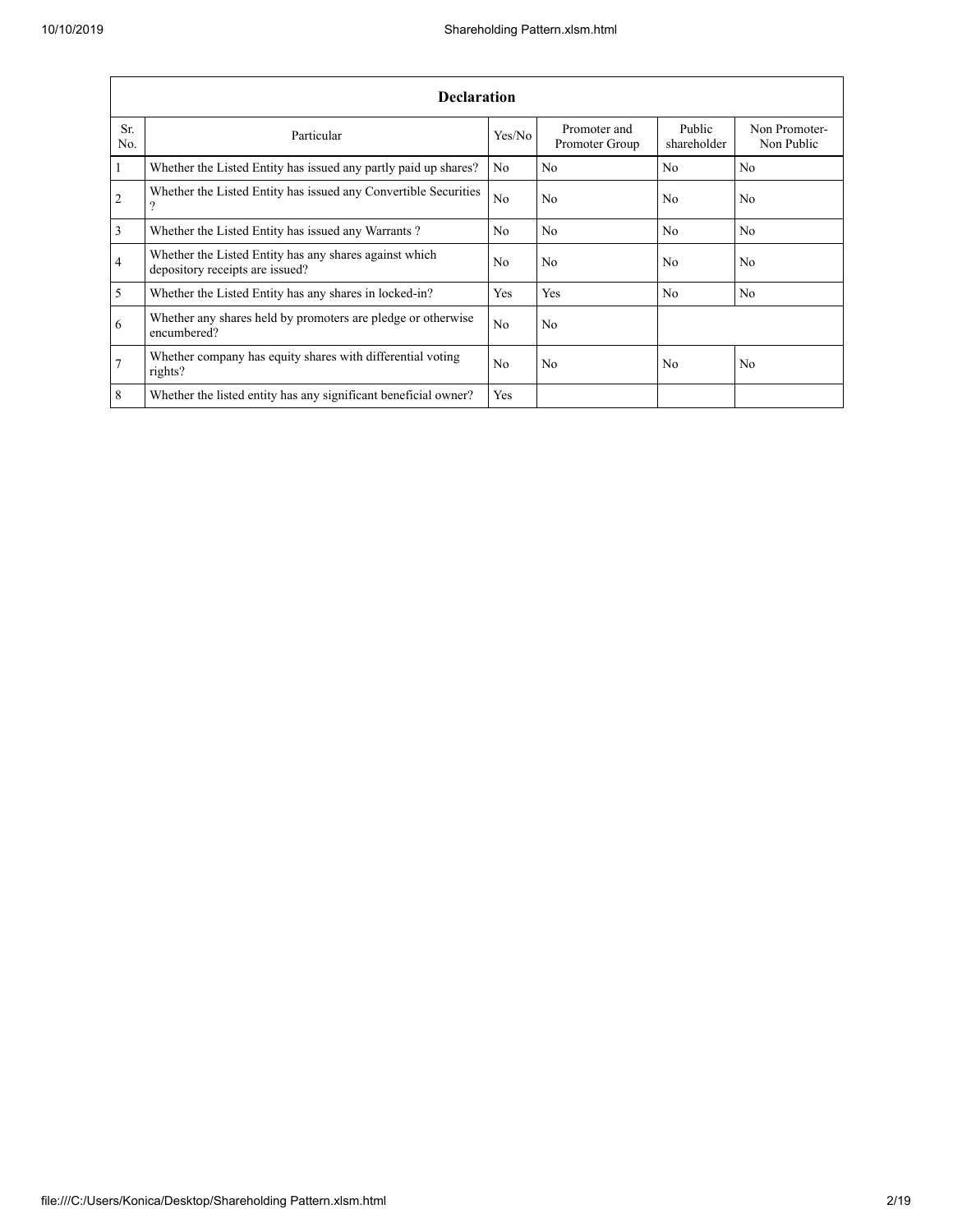|                 | Category                                | No. of<br>Nos. Of | fully paid          | No. Of<br>Partly<br>paid-up | No. Of<br>shares         | Total nos.<br>shares         | Shareholding as a<br>% of total no. of | Number of Voting Rights held in each<br>class of securities (IX) |                           |          |                     |
|-----------------|-----------------------------------------|-------------------|---------------------|-----------------------------|--------------------------|------------------------------|----------------------------------------|------------------------------------------------------------------|---------------------------|----------|---------------------|
| Category<br>(I) | of<br>shareholder                       | shareholders      | up equity           | equity                      | underlying<br>Depository | held (VII)                   | shares (calculated<br>as per SCRR,     |                                                                  | No of Voting (XIV) Rights |          |                     |
|                 | (II)                                    | (III)             | shares<br>held (IV) | shares<br>held<br>(V)       | Receipts<br>(VI)         | $= (IV) +$<br>$(V)$ + $(VI)$ | 1957) (VIII) As a<br>% of $(A+B+C2)$   | Class eg:<br>X                                                   | Class<br>eg:y             | Total    | $%$ of<br>$(A+B+C)$ |
| (A)             | Promoter<br>&<br>Promoter<br>Group      | 5                 | 13842237            |                             |                          | 13842237                     | 44.02                                  | 13842237                                                         |                           | 13842237 | 44.02               |
| (B)             | Public                                  | 37217             | 17604303            |                             |                          | 17604303                     | 55.98                                  | 17604303                                                         |                           | 17604303 | 55.98               |
| (C)             | Non<br>Promoter-<br>Non Public          |                   |                     |                             |                          |                              |                                        |                                                                  |                           |          |                     |
| (C1)            | <b>Shares</b><br>underlying<br>DRs      |                   |                     |                             |                          |                              |                                        |                                                                  |                           |          |                     |
| (C2)            | Shares held<br>by<br>Employee<br>Trusts |                   |                     |                             |                          |                              |                                        |                                                                  |                           |          |                     |
|                 | Total                                   | 37222             | 31446540            |                             |                          | 31446540                     | 100                                    | 31446540                                                         |                           | 31446540 | 100                 |

## **Table I - Summary Statement holding of specified securities**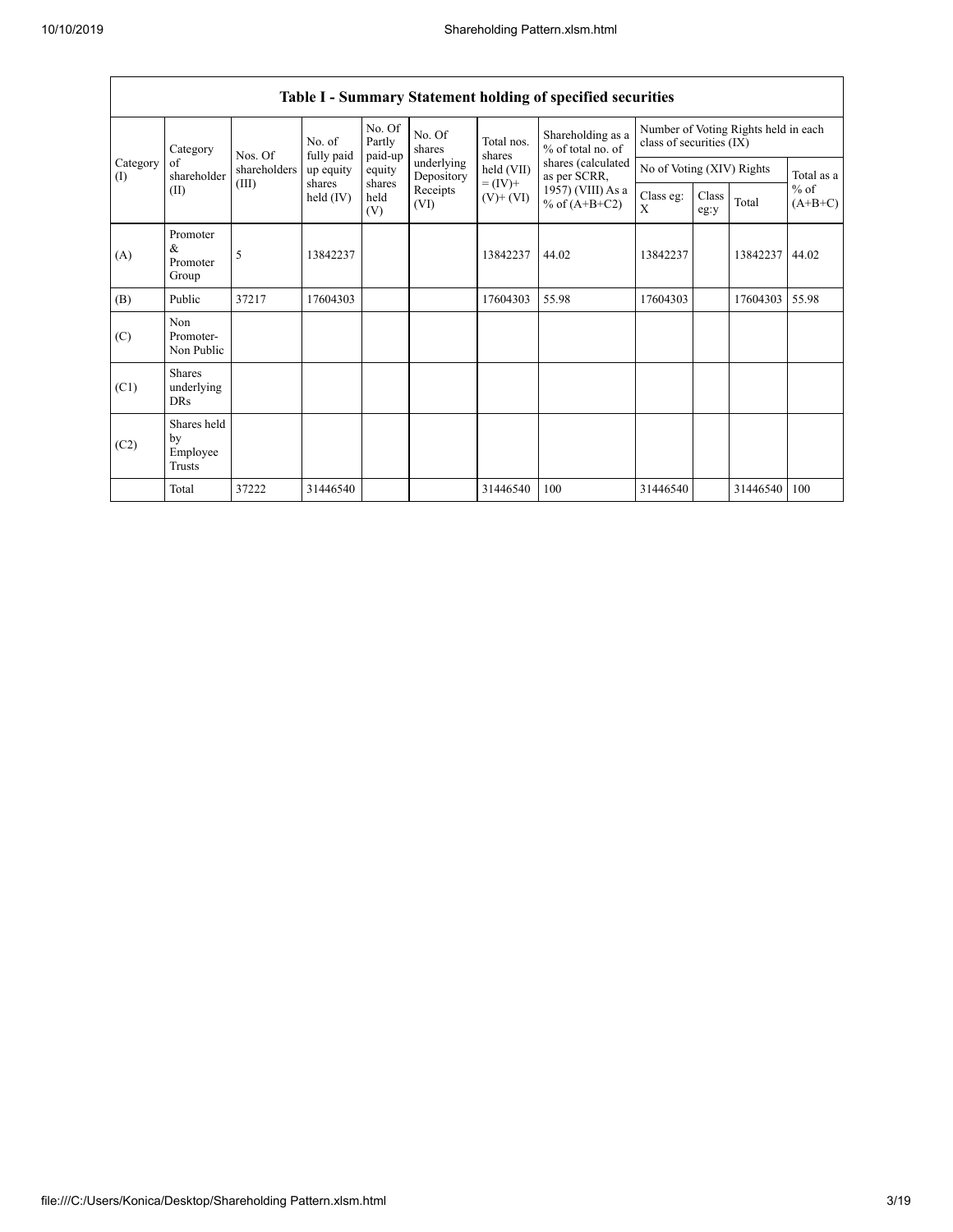|                       | Table I - Summary Statement holding of specified securities                                                                                                                                                |                                                  |                                                                                         |                                                           |                                                                                           |                                        |                                                         |                                                                               |  |                                                                       |  |  |  |
|-----------------------|------------------------------------------------------------------------------------------------------------------------------------------------------------------------------------------------------------|--------------------------------------------------|-----------------------------------------------------------------------------------------|-----------------------------------------------------------|-------------------------------------------------------------------------------------------|----------------------------------------|---------------------------------------------------------|-------------------------------------------------------------------------------|--|-----------------------------------------------------------------------|--|--|--|
| Category<br>of<br>(I) | No. Of<br>No. of<br><b>Shares</b><br><b>Shares</b><br>Category<br>Underlying<br>Underlying<br>Outstanding<br>shareholder<br>Outstanding<br>convertible<br>Warrants<br>(II)<br>securities<br>$(X_i)$<br>(X) |                                                  |                                                                                         | No. Of Shares<br>Underlying<br>Outstanding<br>convertible | Shareholding, as a<br>% assuming full<br>conversion of<br>convertible<br>securities (as a | Number of<br>Locked in shares<br>(XII) |                                                         | Number of<br><b>Shares</b><br>pledged or<br>otherwise<br>encumbered<br>(XIII) |  | Number of<br>equity shares<br>held in<br>dematerialized<br>form (XIV) |  |  |  |
|                       |                                                                                                                                                                                                            | securities and<br>No. Of<br>Warrants (Xi)<br>(a) | percentage of<br>diluted share<br>capital) (XI)=<br>$(VII)+(X)$ As a % of<br>$(A+B+C2)$ | No. (a)                                                   | As a<br>$%$ of<br>total<br>Shares<br>held<br>(b)                                          | No.<br>(a)                             | As a<br>$%$ of<br>total<br><b>Shares</b><br>held<br>(b) |                                                                               |  |                                                                       |  |  |  |
| (A)                   | Promoter<br>&<br>Promoter<br>Group                                                                                                                                                                         |                                                  |                                                                                         |                                                           | 44.02                                                                                     | 6295308                                | 45.48                                                   |                                                                               |  | 13842237                                                              |  |  |  |
| (B)                   | Public                                                                                                                                                                                                     |                                                  |                                                                                         |                                                           | 55.98                                                                                     |                                        |                                                         |                                                                               |  | 17604298                                                              |  |  |  |
| (C)                   | Non<br>Promoter-<br>Non Public                                                                                                                                                                             |                                                  |                                                                                         |                                                           |                                                                                           |                                        |                                                         |                                                                               |  |                                                                       |  |  |  |
| (C1)                  | <b>Shares</b><br>underlying<br><b>DRs</b>                                                                                                                                                                  |                                                  |                                                                                         |                                                           |                                                                                           |                                        |                                                         |                                                                               |  |                                                                       |  |  |  |
| (C2)                  | Shares held<br>by<br>Employee<br>Trusts                                                                                                                                                                    |                                                  |                                                                                         |                                                           |                                                                                           |                                        |                                                         |                                                                               |  |                                                                       |  |  |  |
|                       | Total                                                                                                                                                                                                      |                                                  |                                                                                         |                                                           | 100                                                                                       | 6295308                                | 20.02                                                   |                                                                               |  | 31446535                                                              |  |  |  |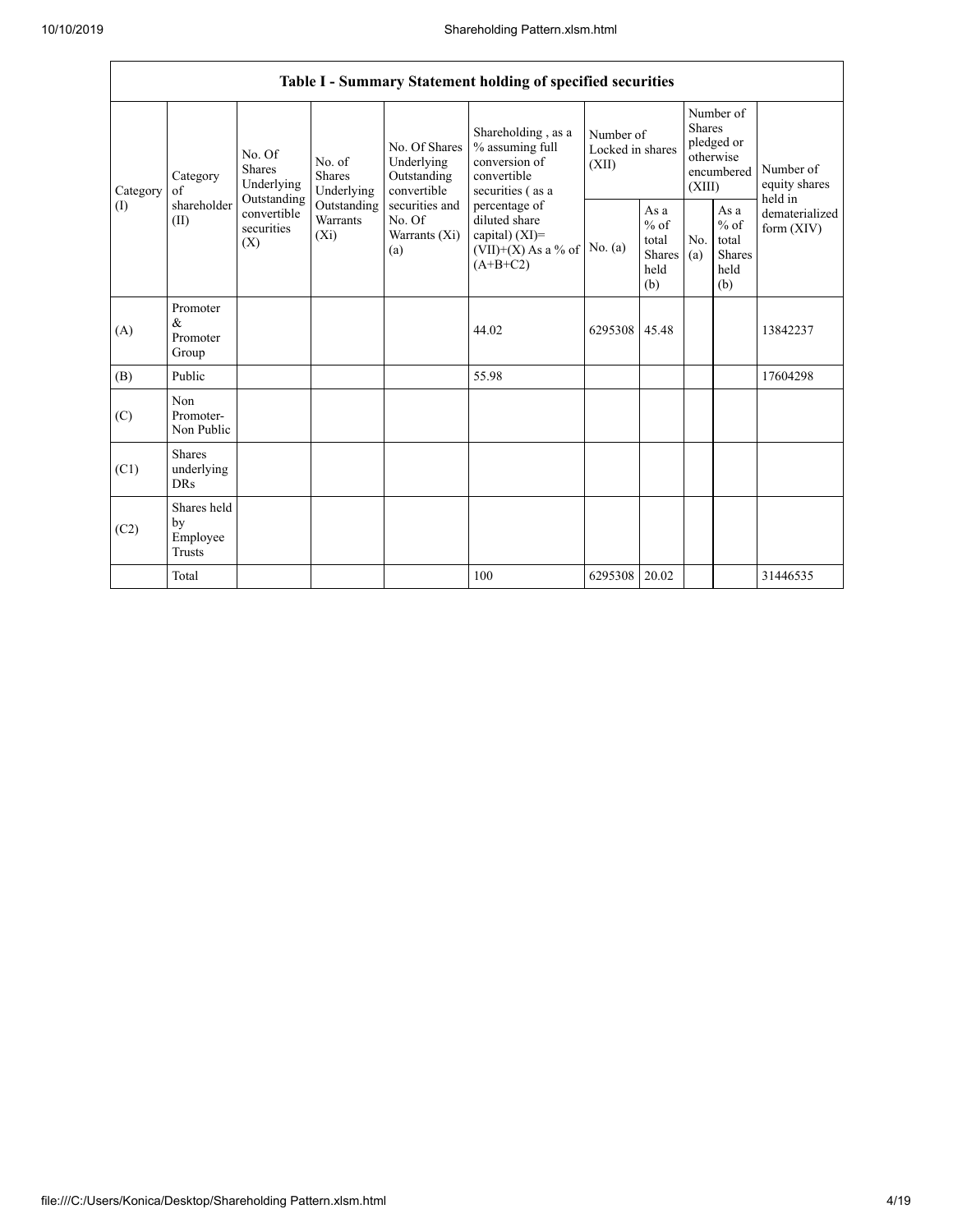|                                                                                                | Table II - Statement showing shareholding pattern of the Promoter and Promoter Group                                |                                  |                                             |                                 |                                    |                             |                                                       |                           |               |                                      |                           |
|------------------------------------------------------------------------------------------------|---------------------------------------------------------------------------------------------------------------------|----------------------------------|---------------------------------------------|---------------------------------|------------------------------------|-----------------------------|-------------------------------------------------------|---------------------------|---------------|--------------------------------------|---------------------------|
|                                                                                                |                                                                                                                     |                                  |                                             | No.<br><b>Of</b>                | No. Of                             | Total nos.                  | Shareholding<br>as a % of                             | class of securities (IX)  |               | Number of Voting Rights held in each |                           |
| Sr.                                                                                            | Category &<br>Name of the<br>Shareholders (I)                                                                       | Nos. Of<br>shareholders<br>(III) | No. of<br>fully paid<br>up equity<br>shares | Partly<br>paid-<br>up<br>equity | shares<br>underlying<br>Depository | shares<br>held<br>$(VII) =$ | total no. of<br>shares<br>(calculated as<br>per SCRR, | No of Voting (XIV) Rights |               |                                      | Total<br>as a %<br>of     |
|                                                                                                |                                                                                                                     |                                  | held $(IV)$                                 | shares<br>held<br>(V)           | Receipts<br>(VI)                   | $(IV)+$<br>$(V)$ + $(VI)$   | 1957) (VIII)<br>As a % of<br>$(A+B+C2)$               | Class eg:<br>X            | Class<br>eg:y | Total                                | Total<br>Voting<br>rights |
| A                                                                                              | Table II - Statement showing shareholding pattern of the Promoter and Promoter Group                                |                                  |                                             |                                 |                                    |                             |                                                       |                           |               |                                      |                           |
| (1)                                                                                            | Indian                                                                                                              |                                  |                                             |                                 |                                    |                             |                                                       |                           |               |                                      |                           |
| (a)                                                                                            | Individuals/Hindu<br>undivided Family                                                                               | 5                                | 13842237                                    |                                 |                                    | 13842237                    | 44.02                                                 | 13842237                  |               | 13842237                             | 44.02                     |
| Sub-Total<br>(A)(1)                                                                            |                                                                                                                     | 5                                | 13842237                                    |                                 |                                    | 13842237 44.02              |                                                       | 13842237                  |               | 13842237                             | 44.02                     |
| (2)                                                                                            | Foreign                                                                                                             |                                  |                                             |                                 |                                    |                             |                                                       |                           |               |                                      |                           |
| Total<br>Shareholding<br>of Promoter<br>and<br>Promoter<br>Group $(A)=$<br>$(A)(1)+(A)$<br>(2) |                                                                                                                     | 5                                | 13842237                                    |                                 |                                    | 13842237 44.02              |                                                       | 13842237                  |               | 13842237                             | 44.02                     |
| В                                                                                              | Table III - Statement showing shareholding pattern of the Public shareholder                                        |                                  |                                             |                                 |                                    |                             |                                                       |                           |               |                                      |                           |
| (1)                                                                                            | Institutions                                                                                                        |                                  |                                             |                                 |                                    |                             |                                                       |                           |               |                                      |                           |
| (a)                                                                                            | Mutual Funds                                                                                                        | 9                                | 1863696                                     |                                 |                                    | 1863696                     | 5.93                                                  | 1863696                   |               | 1863696                              | 5.93                      |
| (e)                                                                                            | Foreign Portfolio<br>Investors                                                                                      | 16                               | 3622033                                     |                                 |                                    | 3622033                     | 11.52                                                 | 3622033                   |               | 3622033                              | 11.52                     |
| (f)                                                                                            | Financial<br>Institutions/<br><b>Banks</b>                                                                          | 3                                | 9324                                        |                                 |                                    | 9324                        | 0.03                                                  | 9324                      |               | 9324                                 | 0.03                      |
| Sub-Total<br>(B)(1)                                                                            |                                                                                                                     | 28                               | 5495053                                     |                                 |                                    | 5495053                     | 17.47                                                 | 5495053                   |               | 5495053                              | 17.47                     |
| (3)                                                                                            | Non-institutions                                                                                                    |                                  |                                             |                                 |                                    |                             |                                                       |                           |               |                                      |                           |
| (a(i))                                                                                         | Individuals -<br>i.Individual<br>shareholders<br>holding nominal<br>share capital up<br>to Rs. 2 lakhs.             | 36328                            | 1516320                                     |                                 |                                    | 1516320 4.82                |                                                       | 1516320                   |               | 1516320                              | 4.82                      |
| (a(ii))                                                                                        | Individuals - ii.<br>Individual<br>shareholders<br>holding nominal<br>share capital in<br>excess of Rs. 2<br>lakhs. | 10                               | 1115009                                     |                                 |                                    | 1115009                     | 3.55                                                  | 1115009                   |               | 1115009                              | 3.55                      |
| (e)                                                                                            | Any Other<br>(specify)                                                                                              | 851                              | 9477921                                     |                                 |                                    | 9477921                     | 30.14                                                 | 9477921                   |               | 9477921                              | 30.14                     |
| Sub-Total<br>(B)(3)                                                                            |                                                                                                                     | 37189                            | 12109250                                    |                                 |                                    | 12109250                    | 38.51                                                 | 12109250                  |               | 12109250                             | 38.51                     |
| <b>Total Public</b><br>Shareholding<br>$(B)=(B)(1)+$<br>$(B)(2)+(B)$<br>(3)                    |                                                                                                                     | 37217                            | 17604303                                    |                                 |                                    | 17604303                    | 55.98                                                 | 17604303                  |               | 17604303                             | 55.98                     |
| $\mathbf C$                                                                                    | Table IV - Statement showing shareholding pattern of the Non Promoter- Non Public shareholder                       |                                  |                                             |                                 |                                    |                             |                                                       |                           |               |                                      |                           |
| Total (<br>$A+B+C2$ )                                                                          |                                                                                                                     | 37222                            | 31446540                                    |                                 |                                    | 31446540                    | 100                                                   | 31446540                  |               | 31446540                             | 100                       |
| Total<br>$(A+B+C)$                                                                             |                                                                                                                     | 37222                            | 31446540                                    |                                 |                                    | 31446540                    | 100                                                   | 31446540                  |               | 31446540                             | 100                       |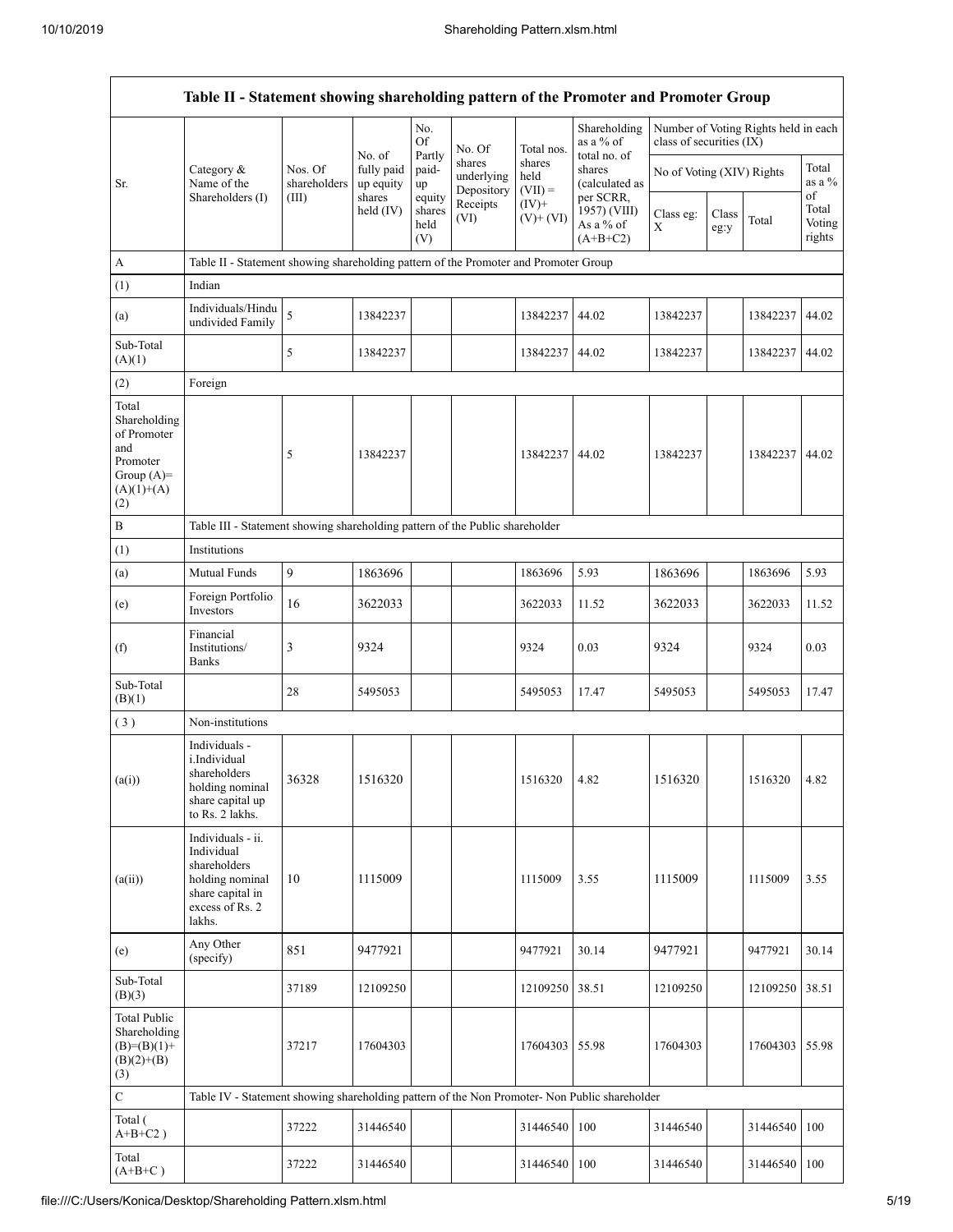|                                                                                         |                                                                        |                                                                                             |                                                                                                               | Table II - Statement showing shareholding pattern of the Promoter and Promoter Group          |               |                                                                               |            |                                                  |                                |  |  |
|-----------------------------------------------------------------------------------------|------------------------------------------------------------------------|---------------------------------------------------------------------------------------------|---------------------------------------------------------------------------------------------------------------|-----------------------------------------------------------------------------------------------|---------------|-------------------------------------------------------------------------------|------------|--------------------------------------------------|--------------------------------|--|--|
| Sr.                                                                                     | No. Of<br>Shares<br>Underlying<br>Outstanding                          | No. Of Shares<br>No. of<br>Underlying<br>Shares<br>Outstanding<br>Underlying<br>convertible | Shareholding, as a %<br>assuming full conversion<br>of convertible securities (<br>as a percentage of diluted | Number of<br>Locked in shares<br>(XII)                                                        |               | Number of<br><b>Shares</b><br>pledged or<br>otherwise<br>encumbered<br>(XIII) |            | Number of<br>equity shares<br>held in            |                                |  |  |
|                                                                                         | Outstanding<br>convertible<br>Warrants<br>securities<br>$(X_i)$<br>(X) |                                                                                             | securities and<br>No. Of Warrants<br>(Xi)(a)                                                                  | share capital) (XI)=<br>$(VII)+(X)$ As a % of<br>$(A+B+C2)$                                   | No. (a)       | As a<br>$%$ of<br>total<br>Shares<br>held<br>(b)                              | No.<br>(a) | As a<br>$%$ of<br>total<br>Shares<br>held<br>(b) | dematerialized<br>form $(XIV)$ |  |  |
| $\mathbf{A}$                                                                            |                                                                        |                                                                                             |                                                                                                               | Table II - Statement showing shareholding pattern of the Promoter and Promoter Group          |               |                                                                               |            |                                                  |                                |  |  |
| (1)                                                                                     | Indian                                                                 |                                                                                             |                                                                                                               |                                                                                               |               |                                                                               |            |                                                  |                                |  |  |
| (a)                                                                                     |                                                                        |                                                                                             |                                                                                                               | 44.02                                                                                         | 6295308       | 45.48                                                                         |            |                                                  | 13842237                       |  |  |
| Sub-Total (A)<br>(1)                                                                    |                                                                        |                                                                                             |                                                                                                               | 44.02                                                                                         | 6295308 45.48 |                                                                               |            |                                                  | 13842237                       |  |  |
| (2)                                                                                     | Foreign                                                                |                                                                                             |                                                                                                               |                                                                                               |               |                                                                               |            |                                                  |                                |  |  |
| Total<br>Shareholding<br>of Promoter<br>and Promoter<br>Group $(A)=$<br>$(A)(1)+(A)(2)$ |                                                                        |                                                                                             |                                                                                                               | 44.02                                                                                         | 6295308 45.48 |                                                                               |            |                                                  | 13842237                       |  |  |
| $\, {\bf B}$                                                                            |                                                                        | Table III - Statement showing shareholding pattern of the Public shareholder                |                                                                                                               |                                                                                               |               |                                                                               |            |                                                  |                                |  |  |
| (1)                                                                                     | Institutions                                                           |                                                                                             |                                                                                                               |                                                                                               |               |                                                                               |            |                                                  |                                |  |  |
| (a)                                                                                     |                                                                        |                                                                                             |                                                                                                               | 5.93                                                                                          |               |                                                                               |            |                                                  | 1863696                        |  |  |
| (e)                                                                                     |                                                                        |                                                                                             |                                                                                                               | 11.52                                                                                         |               |                                                                               |            |                                                  | 3622033                        |  |  |
| (f)                                                                                     |                                                                        |                                                                                             |                                                                                                               | 0.03                                                                                          |               |                                                                               |            |                                                  | 9324                           |  |  |
| Sub-Total (B)<br>(1)                                                                    |                                                                        |                                                                                             |                                                                                                               | 17.47                                                                                         |               |                                                                               |            |                                                  | 5495053                        |  |  |
| (3)                                                                                     | Non-institutions                                                       |                                                                                             |                                                                                                               |                                                                                               |               |                                                                               |            |                                                  |                                |  |  |
| (a(i))                                                                                  |                                                                        |                                                                                             |                                                                                                               | 4.82                                                                                          |               |                                                                               |            |                                                  | 1516315                        |  |  |
| (a(ii))                                                                                 |                                                                        |                                                                                             |                                                                                                               | 3.55                                                                                          |               |                                                                               |            |                                                  | 1115009                        |  |  |
| (e)                                                                                     |                                                                        |                                                                                             |                                                                                                               | 30.14                                                                                         |               |                                                                               |            |                                                  | 9477921                        |  |  |
| Sub-Total (B)<br>(3)                                                                    |                                                                        |                                                                                             |                                                                                                               | 38.51                                                                                         |               |                                                                               |            |                                                  | 12109245                       |  |  |
| <b>Total Public</b><br>Shareholding<br>$(B)= (B)(1) +$<br>$(B)(2)+(B)(3)$               |                                                                        |                                                                                             |                                                                                                               | 55.98                                                                                         |               |                                                                               |            |                                                  | 17604298                       |  |  |
| $\mathbf C$                                                                             |                                                                        |                                                                                             |                                                                                                               | Table IV - Statement showing shareholding pattern of the Non Promoter- Non Public shareholder |               |                                                                               |            |                                                  |                                |  |  |
| Total (<br>$A+B+C2$ )                                                                   |                                                                        |                                                                                             |                                                                                                               | 100                                                                                           | 6295308       | 20.02                                                                         |            |                                                  | 31446535                       |  |  |
| Total<br>$(A+B+C)$                                                                      |                                                                        |                                                                                             |                                                                                                               | 100                                                                                           | 6295308 20.02 |                                                                               |            |                                                  | 31446535                       |  |  |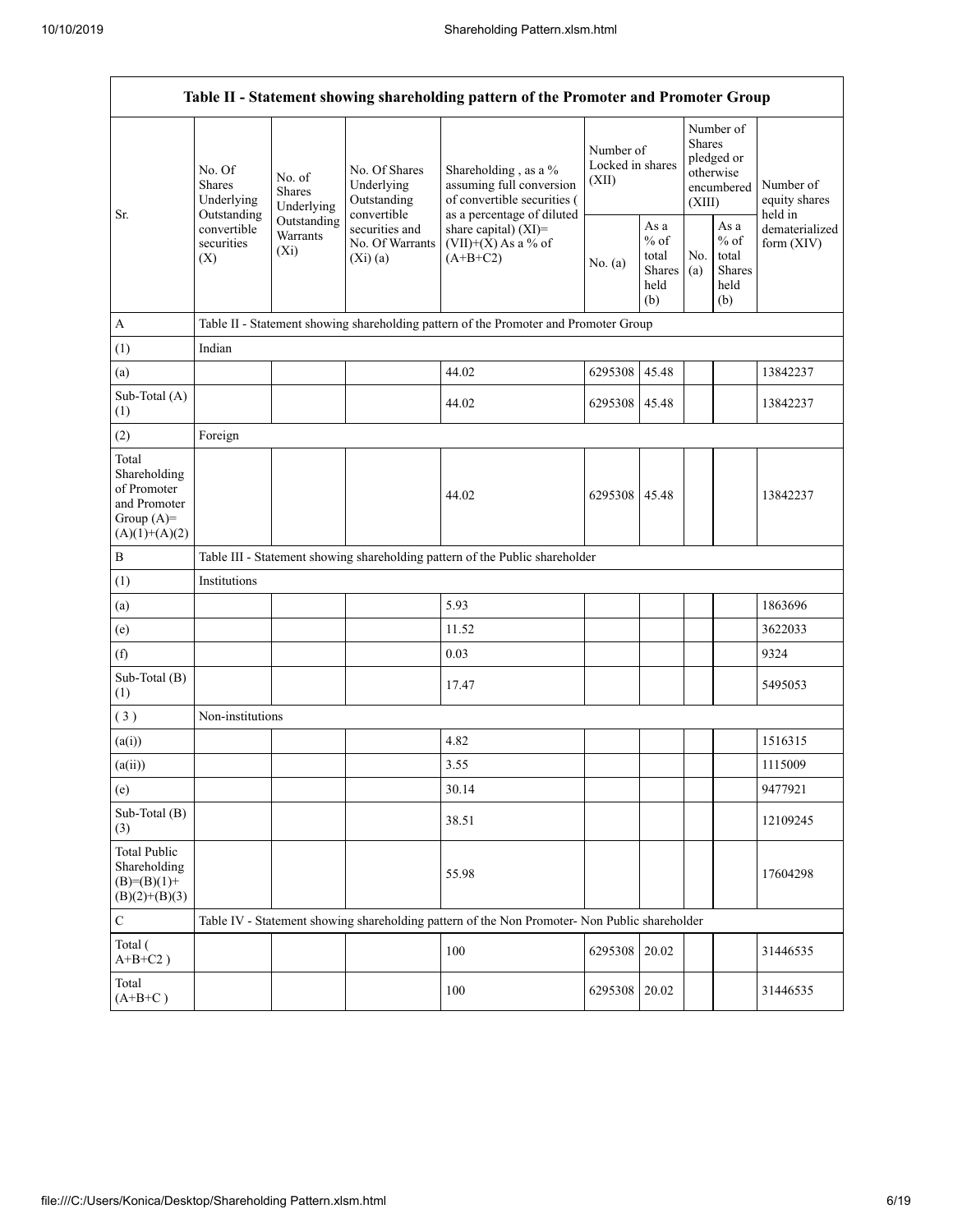|                                                                                                                                                                                          | Individuals/Hindu undivided Family |                                                               |                               |                                |                               |                          |  |  |  |  |  |  |
|------------------------------------------------------------------------------------------------------------------------------------------------------------------------------------------|------------------------------------|---------------------------------------------------------------|-------------------------------|--------------------------------|-------------------------------|--------------------------|--|--|--|--|--|--|
| Searial No.                                                                                                                                                                              | $\mathbf{1}$                       | $\overline{2}$                                                | 3                             | $\overline{4}$                 | 5                             |                          |  |  |  |  |  |  |
| Name of the<br>Shareholders (I)                                                                                                                                                          | <b>KARTAR</b><br><b>SINGH</b>      | <b>SUKHMANI</b><br><b>LAKHAT</b>                              | <b>JASBIR</b><br><b>SINGH</b> | <b>AMANDEEP</b><br><b>KAUR</b> | <b>DALJIT</b><br><b>SINGH</b> | Click here to go<br>back |  |  |  |  |  |  |
| PAN(II)                                                                                                                                                                                  | ADCPS2269Q                         | ADRPL0169P                                                    | AMWPS9504P                    | AUOPK8418J                     | BTFPS8409E                    | Total                    |  |  |  |  |  |  |
| No. of fully paid<br>up equity shares<br>$held$ (IV)                                                                                                                                     | 708667                             | 100                                                           | 7059165                       | 100                            | 6074205                       | 13842237                 |  |  |  |  |  |  |
| No. Of Partly paid-<br>up equity shares<br>held(V)                                                                                                                                       |                                    |                                                               |                               |                                |                               |                          |  |  |  |  |  |  |
| No. Of shares<br>underlying<br>Depository<br>Receipts (VI)                                                                                                                               |                                    |                                                               |                               |                                |                               |                          |  |  |  |  |  |  |
| Total nos. shares<br>held $(VII) = (IV) +$<br>$(V)$ + $(VI)$                                                                                                                             | 708667                             | 100                                                           | 7059165                       | 100                            | 6074205                       | 13842237                 |  |  |  |  |  |  |
| Shareholding as a<br>% of total no. of<br>shares (calculated<br>as per SCRR,<br>1957) (VIII) As a<br>% of $(A+B+C2)$                                                                     | 2.25                               | $\boldsymbol{0}$                                              | 22.45                         | 0                              | 19.32                         | 44.02                    |  |  |  |  |  |  |
|                                                                                                                                                                                          |                                    | Number of Voting Rights held in each class of securities (IX) |                               |                                |                               |                          |  |  |  |  |  |  |
| Class eg:X                                                                                                                                                                               | 708667                             | 100                                                           | 7059165                       | 100                            | 6074205                       | 13842237                 |  |  |  |  |  |  |
| Class eg:y                                                                                                                                                                               |                                    |                                                               |                               |                                |                               |                          |  |  |  |  |  |  |
| Total                                                                                                                                                                                    | 708667                             | 100                                                           | 7059165                       | 100                            | 6074205                       | 13842237                 |  |  |  |  |  |  |
| Total as a % of<br>Total Voting rights                                                                                                                                                   | 2.25                               | $\boldsymbol{0}$                                              | 22.45                         | $\boldsymbol{0}$               | 19.32                         | 44.02                    |  |  |  |  |  |  |
| No. Of Shares<br>Underlying<br>Outstanding<br>convertible<br>securities $(X)$                                                                                                            |                                    |                                                               |                               |                                |                               |                          |  |  |  |  |  |  |
| No. of Shares<br>Underlying<br>Outstanding<br>Warrants (Xi)                                                                                                                              |                                    |                                                               |                               |                                |                               |                          |  |  |  |  |  |  |
| No. Of Shares<br>Underlying<br>Outstanding<br>convertible<br>securities and No.<br>Of Warrants (Xi)<br>(a)                                                                               |                                    |                                                               |                               |                                |                               |                          |  |  |  |  |  |  |
| Shareholding, as a<br>% assuming full<br>conversion of<br>convertible<br>securities (as a<br>percentage of<br>diluted share<br>capital) (XI)=<br>$(VII)+(Xi)(a)$ As a<br>% of $(A+B+C2)$ | 2.25                               | $\boldsymbol{0}$                                              | 22.45                         | $\boldsymbol{0}$               | 19.32                         | 44.02                    |  |  |  |  |  |  |
| Number of Locked in shares (XII)                                                                                                                                                         |                                    |                                                               |                               |                                |                               |                          |  |  |  |  |  |  |
| No. (a)                                                                                                                                                                                  | $\boldsymbol{0}$                   | $\boldsymbol{0}$                                              | 3147654                       | $\boldsymbol{0}$               | 3147654                       | 6295308                  |  |  |  |  |  |  |
| As a % of total<br>Shares held (b)                                                                                                                                                       | $\mathbf{0}$                       | $\mathbf{0}$                                                  | 44.59                         | $\boldsymbol{0}$               | 51.82                         | 45.48                    |  |  |  |  |  |  |
|                                                                                                                                                                                          |                                    | Number of Shares pledged or otherwise encumbered (XIII)       |                               |                                |                               |                          |  |  |  |  |  |  |
| No. (a)                                                                                                                                                                                  |                                    |                                                               |                               |                                |                               |                          |  |  |  |  |  |  |
|                                                                                                                                                                                          |                                    |                                                               |                               |                                |                               |                          |  |  |  |  |  |  |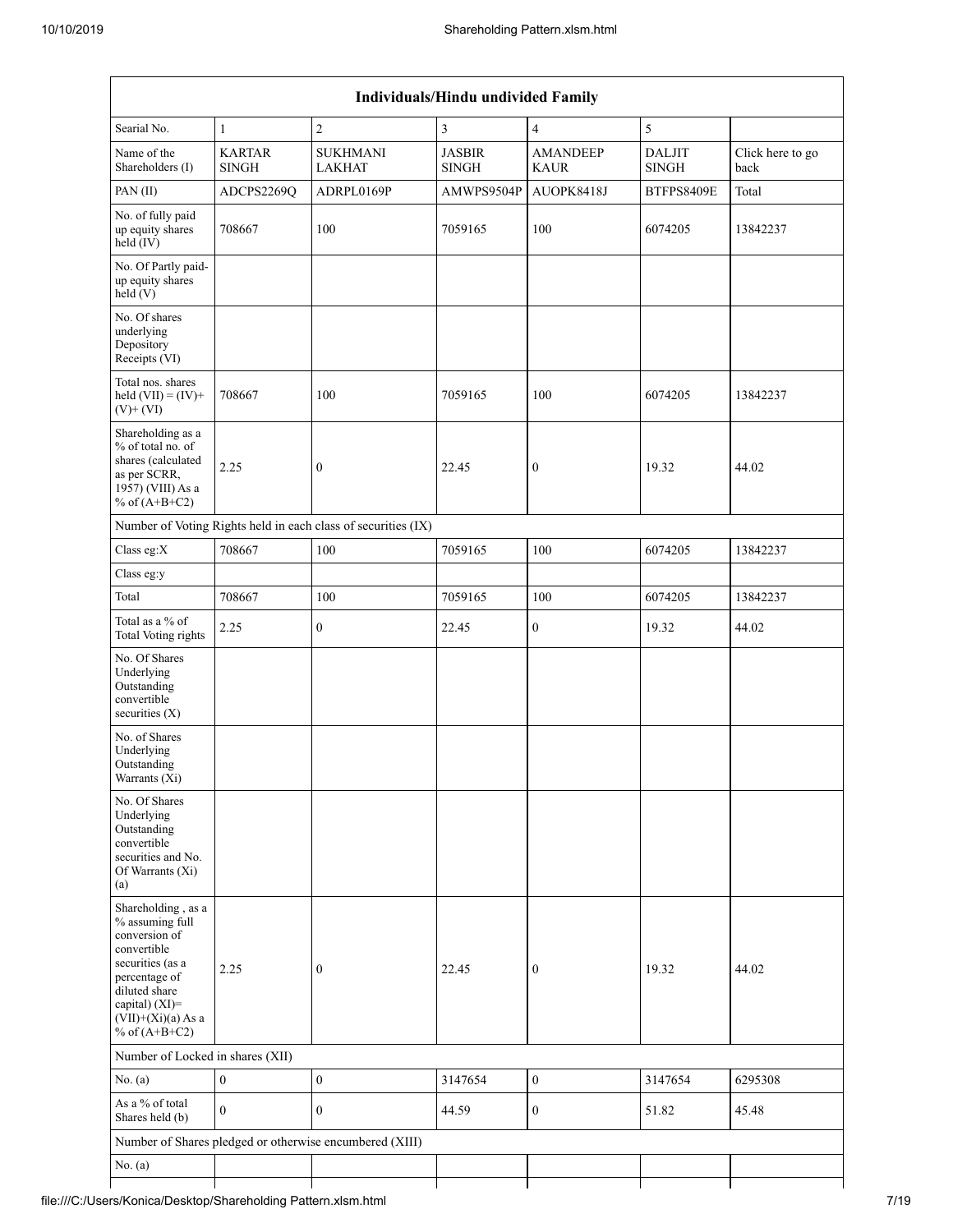## 10/10/2019 Shareholding Pattern.xlsm.html

| As a % of total<br>Shares held (b)                                   |                              |                |          |                |          |          |  |  |  |  |  |
|----------------------------------------------------------------------|------------------------------|----------------|----------|----------------|----------|----------|--|--|--|--|--|
| Number of equity<br>shares held in<br>dematerialized<br>form $(XIV)$ | 708667                       | 100            | 7059165  | 100            | 6074205  | 13842237 |  |  |  |  |  |
|                                                                      | Reason for not providing PAN |                |          |                |          |          |  |  |  |  |  |
| Reason for not<br>providing PAN                                      |                              |                |          |                |          |          |  |  |  |  |  |
| Shareholder type                                                     | Promoter Group               | Promoter Group | Promoter | Promoter Group | Promoter |          |  |  |  |  |  |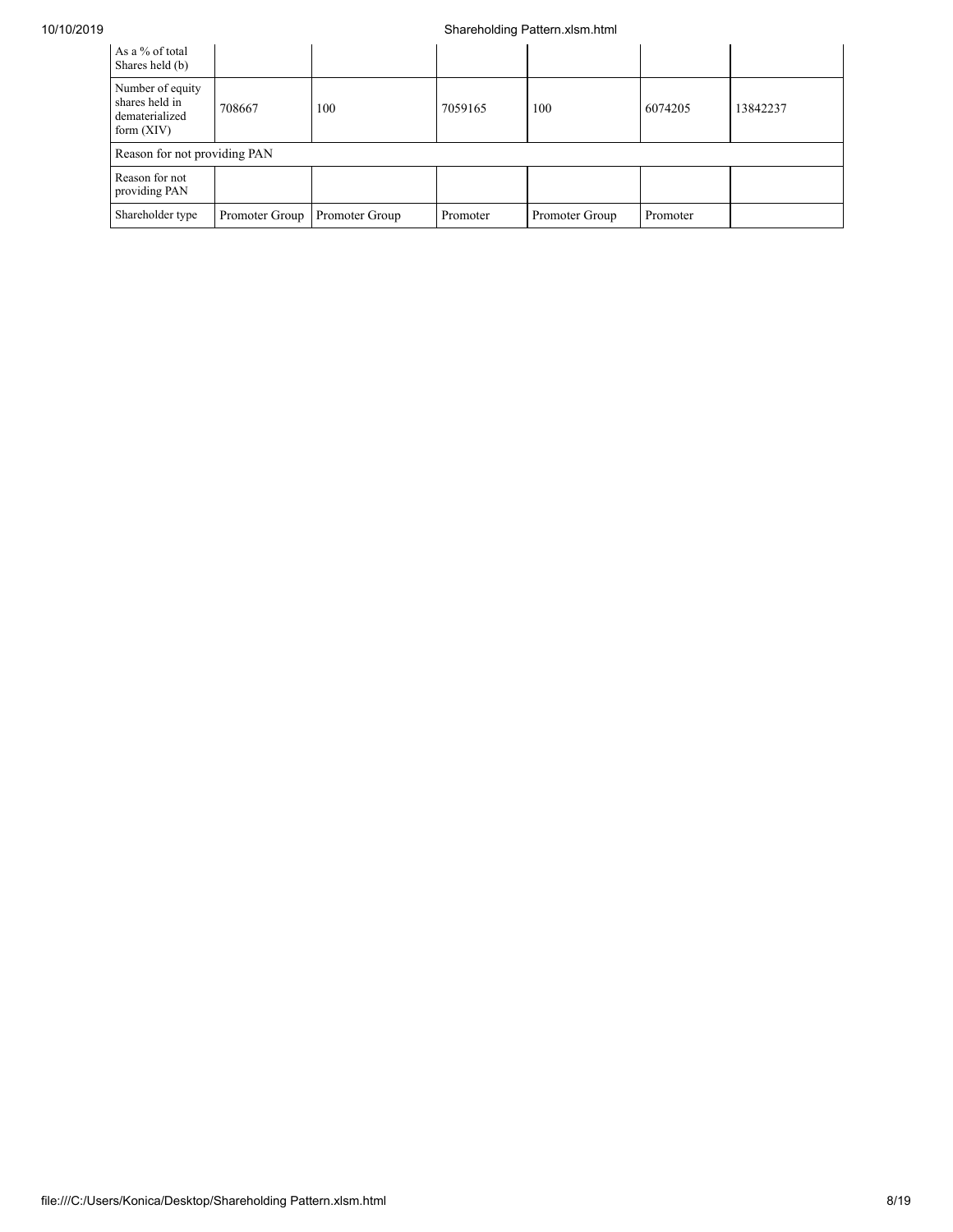|                                                                                                                                                                                      | <b>Mutual Funds</b>                                           |                    |                       |  |  |  |  |  |  |  |
|--------------------------------------------------------------------------------------------------------------------------------------------------------------------------------------|---------------------------------------------------------------|--------------------|-----------------------|--|--|--|--|--|--|--|
| Searial No.                                                                                                                                                                          | $\mathbf{1}$                                                  | $\overline{2}$     |                       |  |  |  |  |  |  |  |
| Name of the<br>Shareholders (I)                                                                                                                                                      | <b>ICICI PRUDENTIAL SMALLCAP FUND</b>                         | DSP SMALL CAP FUND | Click here to go back |  |  |  |  |  |  |  |
| PAN(II)                                                                                                                                                                              | AAAAI0038F                                                    | AAAJD0430B         | Total                 |  |  |  |  |  |  |  |
| No. of fully paid<br>up equity shares<br>$held$ (IV)                                                                                                                                 | 562858                                                        | 472221             | 1035079               |  |  |  |  |  |  |  |
| No. Of Partly paid-<br>up equity shares<br>held(V)                                                                                                                                   |                                                               |                    |                       |  |  |  |  |  |  |  |
| No. Of shares<br>underlying<br>Depository<br>Receipts (VI)                                                                                                                           |                                                               |                    |                       |  |  |  |  |  |  |  |
| Total nos. shares<br>held $(VII) = (IV) +$<br>$(V)$ + $(VI)$                                                                                                                         | 562858                                                        | 472221             | 1035079               |  |  |  |  |  |  |  |
| Shareholding as a<br>% of total no. of<br>shares (calculated<br>as per SCRR,<br>1957) (VIII) As a<br>% of $(A+B+C2)$                                                                 | 1.79                                                          | 1.5                | 3.29                  |  |  |  |  |  |  |  |
|                                                                                                                                                                                      | Number of Voting Rights held in each class of securities (IX) |                    |                       |  |  |  |  |  |  |  |
| Class eg: X                                                                                                                                                                          | 562858                                                        | 472221             | 1035079               |  |  |  |  |  |  |  |
| Class eg:y                                                                                                                                                                           |                                                               |                    |                       |  |  |  |  |  |  |  |
| Total                                                                                                                                                                                | 562858                                                        | 472221             | 1035079               |  |  |  |  |  |  |  |
| Total as a % of<br>Total Voting rights                                                                                                                                               | 1.79                                                          | 1.5                | 3.29                  |  |  |  |  |  |  |  |
| No. Of Shares<br>Underlying<br>Outstanding<br>convertible<br>securities $(X)$                                                                                                        |                                                               |                    |                       |  |  |  |  |  |  |  |
| No. of Shares<br>Underlying<br>Outstanding<br>Warrants $(X_i)$                                                                                                                       |                                                               |                    |                       |  |  |  |  |  |  |  |
| No. Of Shares<br>Underlying<br>Outstanding<br>convertible<br>securities and No.<br>Of Warrants (Xi)<br>(a)                                                                           |                                                               |                    |                       |  |  |  |  |  |  |  |
| Shareholding, as a<br>% assuming full<br>conversion of<br>convertible<br>securities (as a<br>percentage of<br>diluted share<br>capital) (XI)=<br>$(VII)+(X)$ As a %<br>of $(A+B+C2)$ | 1.79                                                          | 1.5                | 3.29                  |  |  |  |  |  |  |  |
| Number of Locked in shares (XII)                                                                                                                                                     |                                                               |                    |                       |  |  |  |  |  |  |  |
| No. (a)                                                                                                                                                                              |                                                               |                    |                       |  |  |  |  |  |  |  |
| As a % of total<br>Shares held (b)                                                                                                                                                   |                                                               |                    |                       |  |  |  |  |  |  |  |
| Number of equity<br>shares held in<br>dematerialized<br>form (XIV)                                                                                                                   | 562858                                                        | 472221             | 1035079               |  |  |  |  |  |  |  |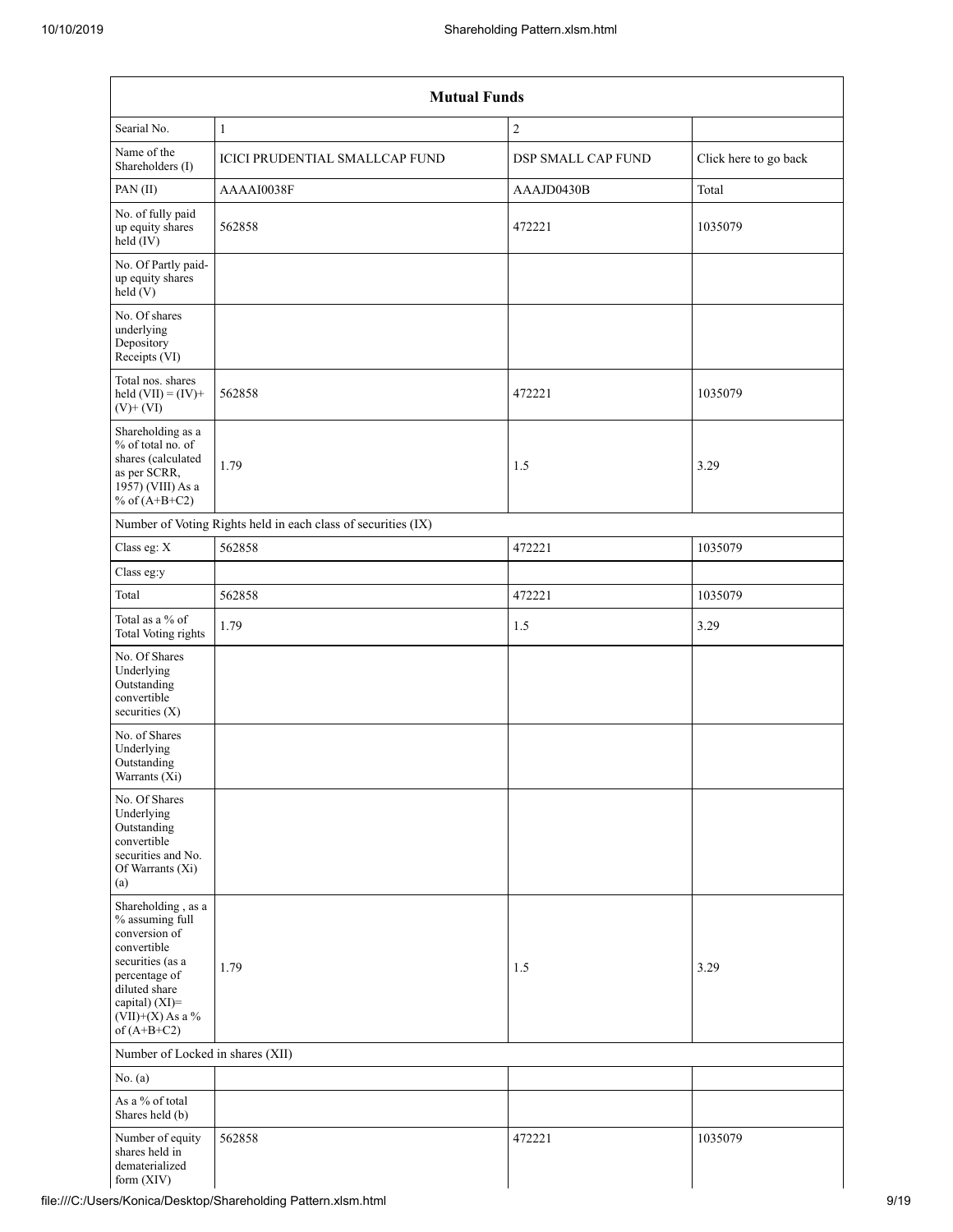| Reason for not providing PAN    |  |  |  |  |  |  |  |  |
|---------------------------------|--|--|--|--|--|--|--|--|
| Reason for not<br>providing PAN |  |  |  |  |  |  |  |  |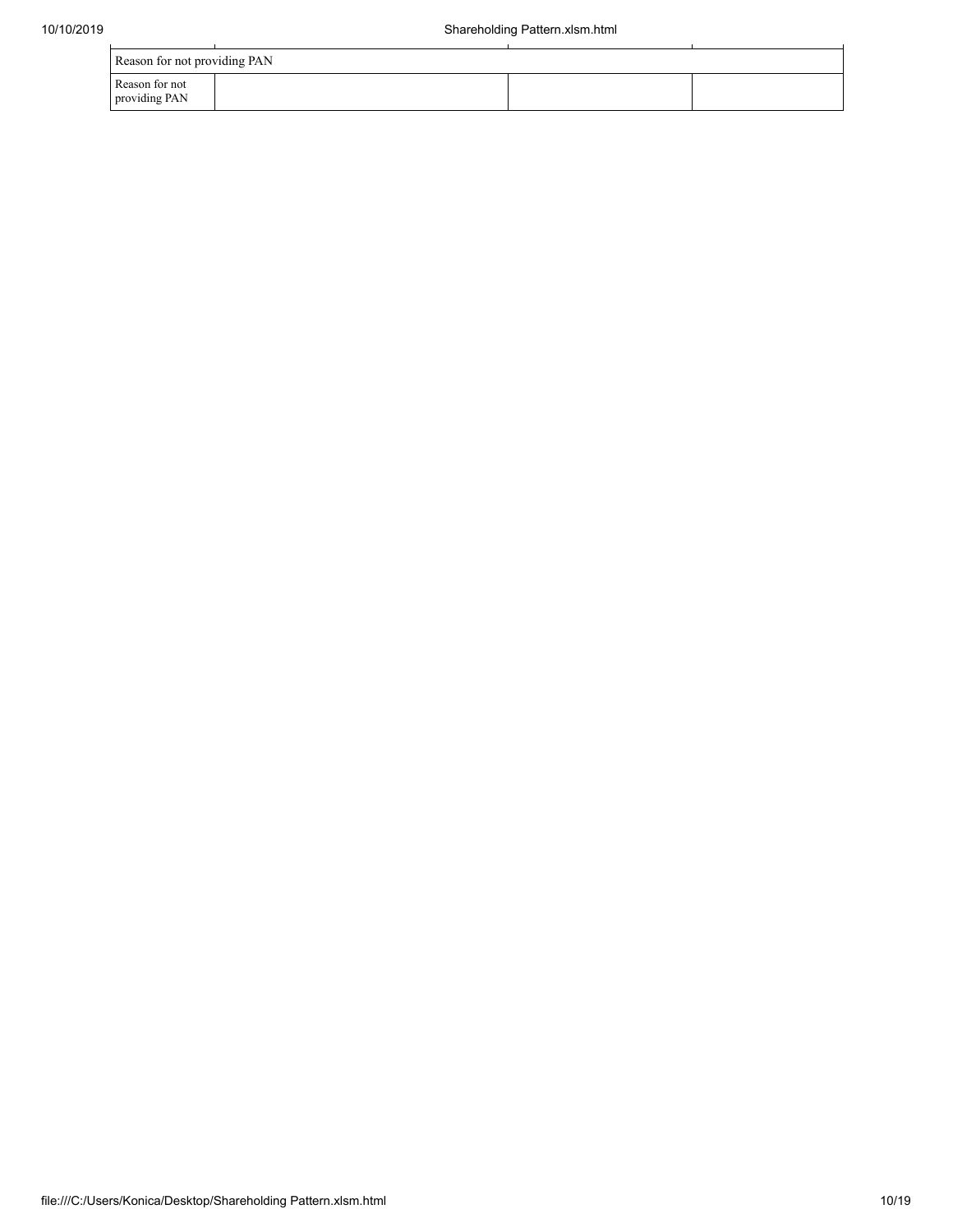|                                                                                                                                                                                         |                                                                                      | <b>Foreign Portfolio Investors</b>                                     |                                                                  |                                                     |                             |
|-----------------------------------------------------------------------------------------------------------------------------------------------------------------------------------------|--------------------------------------------------------------------------------------|------------------------------------------------------------------------|------------------------------------------------------------------|-----------------------------------------------------|-----------------------------|
| Searial No.                                                                                                                                                                             | 1                                                                                    | $\overline{c}$                                                         | 3                                                                | $\overline{4}$                                      |                             |
| Name of the<br>Shareholders (I)                                                                                                                                                         | <b>GOLDMAN SACHS TRUST -</b><br><b>GOLDMAN SACHS EMERGING</b><br>MARKETS EQUITY FUND | <b>GOLDMAN SACHS FUNDS</b><br>- GOLDMAN SACHS<br><b>EMERGING MARKE</b> | <b>GOLDMAN</b><br><b>SACHS</b><br><b>INDIA</b><br><b>LIMITED</b> | <b>KOTAK FUNDS</b><br>- INDIA<br><b>MIDCAP FUND</b> | Click<br>here to<br>go back |
| PAN (II)                                                                                                                                                                                | AAAAG1053C                                                                           | AACCG2692R                                                             | AADCG0260C                                                       | AAGCK4148L                                          | Total                       |
| No. of fully paid<br>up equity shares<br>held (IV)                                                                                                                                      | 435918                                                                               | 780618                                                                 | 814719                                                           | 508598                                              | 2539853                     |
| No. Of Partly paid-<br>up equity shares<br>held (V)                                                                                                                                     |                                                                                      |                                                                        |                                                                  |                                                     |                             |
| No. Of shares<br>underlying<br>Depository<br>Receipts (VI)                                                                                                                              |                                                                                      |                                                                        |                                                                  |                                                     |                             |
| Total nos. shares<br>held $(VII) = (IV) +$<br>$(V)$ + $(VI)$                                                                                                                            | 435918                                                                               | 780618                                                                 | 814719                                                           | 508598                                              | 2539853                     |
| Shareholding as a<br>% of total no. of<br>shares (calculated<br>as per SCRR,<br>1957) (VIII) As a<br>% of $(A+B+C2)$                                                                    | 1.39                                                                                 | 2.48                                                                   | 2.59                                                             | 1.62                                                | 8.08                        |
|                                                                                                                                                                                         | Number of Voting Rights held in each class of securities (IX)                        |                                                                        |                                                                  |                                                     |                             |
| Class eg: X                                                                                                                                                                             | 435918                                                                               | 780618                                                                 | 814719                                                           | 508598                                              | 2539853                     |
| Class eg:y                                                                                                                                                                              |                                                                                      |                                                                        |                                                                  |                                                     |                             |
| Total                                                                                                                                                                                   | 435918                                                                               | 780618                                                                 | 814719                                                           | 508598                                              | 2539853                     |
| Total as a % of<br>Total Voting rights                                                                                                                                                  | 1.39                                                                                 | 2.48                                                                   | 2.59                                                             | 1.62                                                | 8.08                        |
| No. Of Shares<br>Underlying<br>Outstanding<br>convertible<br>securities (X)                                                                                                             |                                                                                      |                                                                        |                                                                  |                                                     |                             |
| No. of Shares<br>Underlying<br>Outstanding<br>Warrants (Xi)                                                                                                                             |                                                                                      |                                                                        |                                                                  |                                                     |                             |
| No. Of Shares<br>Underlying<br>Outstanding<br>convertible<br>securities and No.<br>Of Warrants (Xi)<br>(a)                                                                              |                                                                                      |                                                                        |                                                                  |                                                     |                             |
| Shareholding, as a<br>% assuming full<br>conversion of<br>convertible<br>securities (as a<br>percentage of<br>diluted share<br>capital) $(XI)$ =<br>$(VII)+(X)$ As a %<br>of $(A+B+C2)$ | 1.39                                                                                 | 2.48                                                                   | 2.59                                                             | 1.62                                                | 8.08                        |
| Number of Locked in shares (XII)                                                                                                                                                        |                                                                                      |                                                                        |                                                                  |                                                     |                             |
| No. (a)                                                                                                                                                                                 |                                                                                      |                                                                        |                                                                  |                                                     |                             |
| As a % of total<br>Shares held (b)                                                                                                                                                      |                                                                                      |                                                                        |                                                                  |                                                     |                             |
| Number of equity                                                                                                                                                                        | 435918                                                                               | 780618                                                                 | 814719                                                           | 508598                                              | 2539853                     |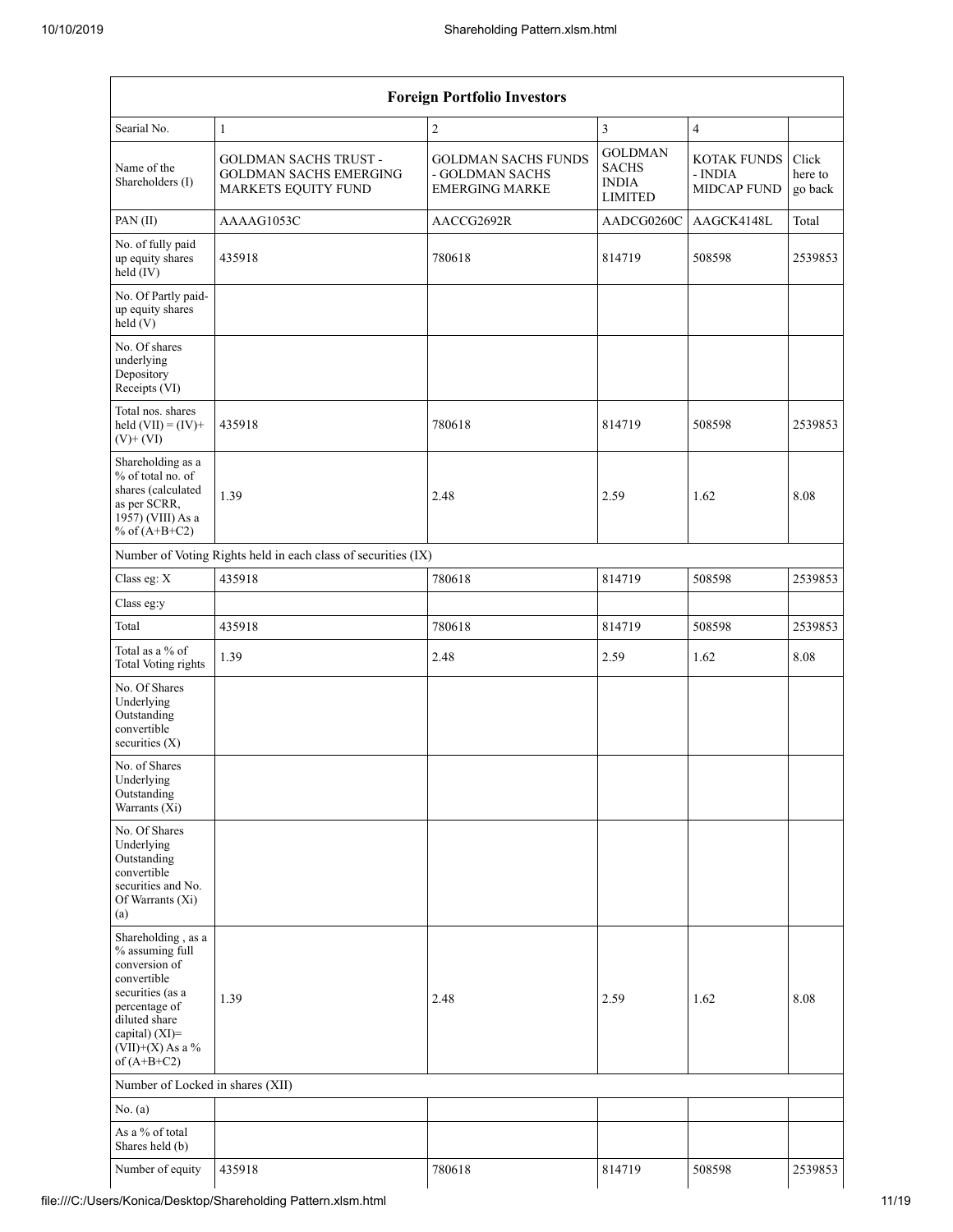| shares held in<br>dematerialized<br>form $(XIV)$ |  |  |  |  |  |  |  |  |  |
|--------------------------------------------------|--|--|--|--|--|--|--|--|--|
| Reason for not providing PAN                     |  |  |  |  |  |  |  |  |  |
| Reason for not<br>providing PAN                  |  |  |  |  |  |  |  |  |  |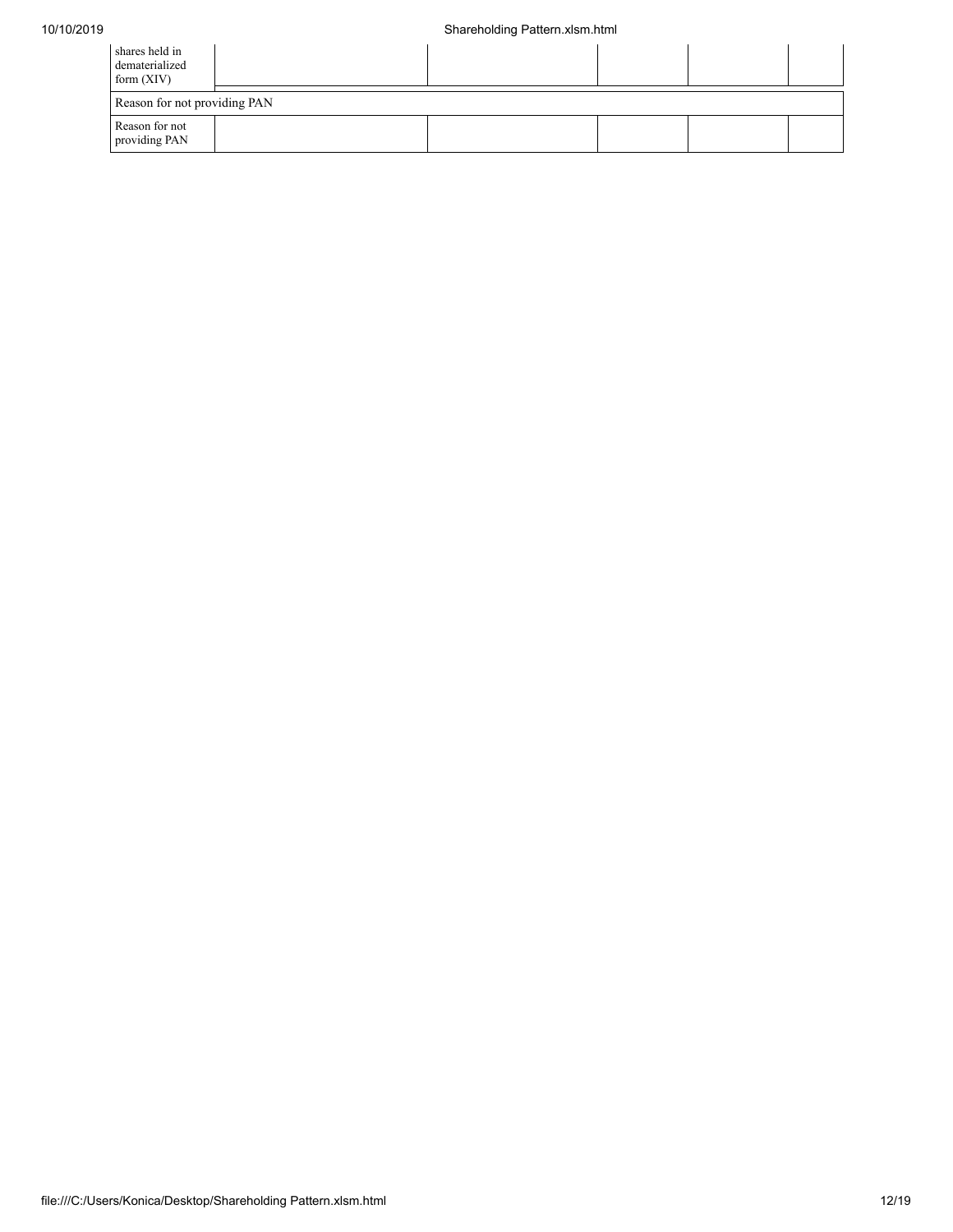| Individuals - ii. Individual shareholders holding nominal share capital in excess of Rs. 2 lakhs.                                                                                    |                                                               |                       |  |  |  |  |  |  |  |
|--------------------------------------------------------------------------------------------------------------------------------------------------------------------------------------|---------------------------------------------------------------|-----------------------|--|--|--|--|--|--|--|
| Searial No.                                                                                                                                                                          | $\mathbf{1}$                                                  |                       |  |  |  |  |  |  |  |
| Name of the<br>Shareholders (I)                                                                                                                                                      | AKASH BHANSHALI                                               | Click here to go back |  |  |  |  |  |  |  |
| PAN(II)                                                                                                                                                                              | AADPB5433H                                                    | Total                 |  |  |  |  |  |  |  |
| No. of fully paid<br>up equity shares<br>$held$ (IV)                                                                                                                                 | 499602                                                        | 499602                |  |  |  |  |  |  |  |
| No. Of Partly paid-<br>up equity shares<br>held(V)                                                                                                                                   |                                                               |                       |  |  |  |  |  |  |  |
| No. Of shares<br>underlying<br>Depository<br>Receipts (VI)                                                                                                                           |                                                               |                       |  |  |  |  |  |  |  |
| Total nos. shares<br>held $(VII) = (IV) +$<br>$(V)$ + $(VI)$                                                                                                                         | 499602                                                        | 499602                |  |  |  |  |  |  |  |
| Shareholding as a<br>% of total no. of<br>shares (calculated<br>as per SCRR,<br>1957) (VIII) As a<br>% of $(A+B+C2)$                                                                 | 1.59                                                          | 1.59                  |  |  |  |  |  |  |  |
|                                                                                                                                                                                      | Number of Voting Rights held in each class of securities (IX) |                       |  |  |  |  |  |  |  |
| Class eg: X                                                                                                                                                                          | 499602                                                        | 499602                |  |  |  |  |  |  |  |
| Class eg:y                                                                                                                                                                           |                                                               |                       |  |  |  |  |  |  |  |
| Total                                                                                                                                                                                | 499602                                                        | 499602                |  |  |  |  |  |  |  |
| Total as a % of<br>Total Voting rights                                                                                                                                               | 1.59                                                          | 1.59                  |  |  |  |  |  |  |  |
| No. Of Shares<br>Underlying<br>Outstanding<br>convertible<br>securities $(X)$                                                                                                        |                                                               |                       |  |  |  |  |  |  |  |
| No. of Shares<br>Underlying<br>Outstanding<br>Warrants (Xi)                                                                                                                          |                                                               |                       |  |  |  |  |  |  |  |
| No. Of Shares<br>Underlying<br>Outstanding<br>convertible<br>securities and No.<br>Of Warrants (Xi)<br>(a)                                                                           |                                                               |                       |  |  |  |  |  |  |  |
| Shareholding, as a<br>% assuming full<br>conversion of<br>convertible<br>securities (as a<br>percentage of<br>diluted share<br>capital) (XI)=<br>$(VII)+(X)$ As a %<br>of $(A+B+C2)$ | 1.59                                                          | 1.59                  |  |  |  |  |  |  |  |
| Number of Locked in shares (XII)                                                                                                                                                     |                                                               |                       |  |  |  |  |  |  |  |
| No. (a)                                                                                                                                                                              |                                                               |                       |  |  |  |  |  |  |  |
| As a % of total<br>Shares held (b)                                                                                                                                                   |                                                               |                       |  |  |  |  |  |  |  |
| Number of equity<br>shares held in<br>dematerialized<br>form (XIV)                                                                                                                   | 499602                                                        | 499602                |  |  |  |  |  |  |  |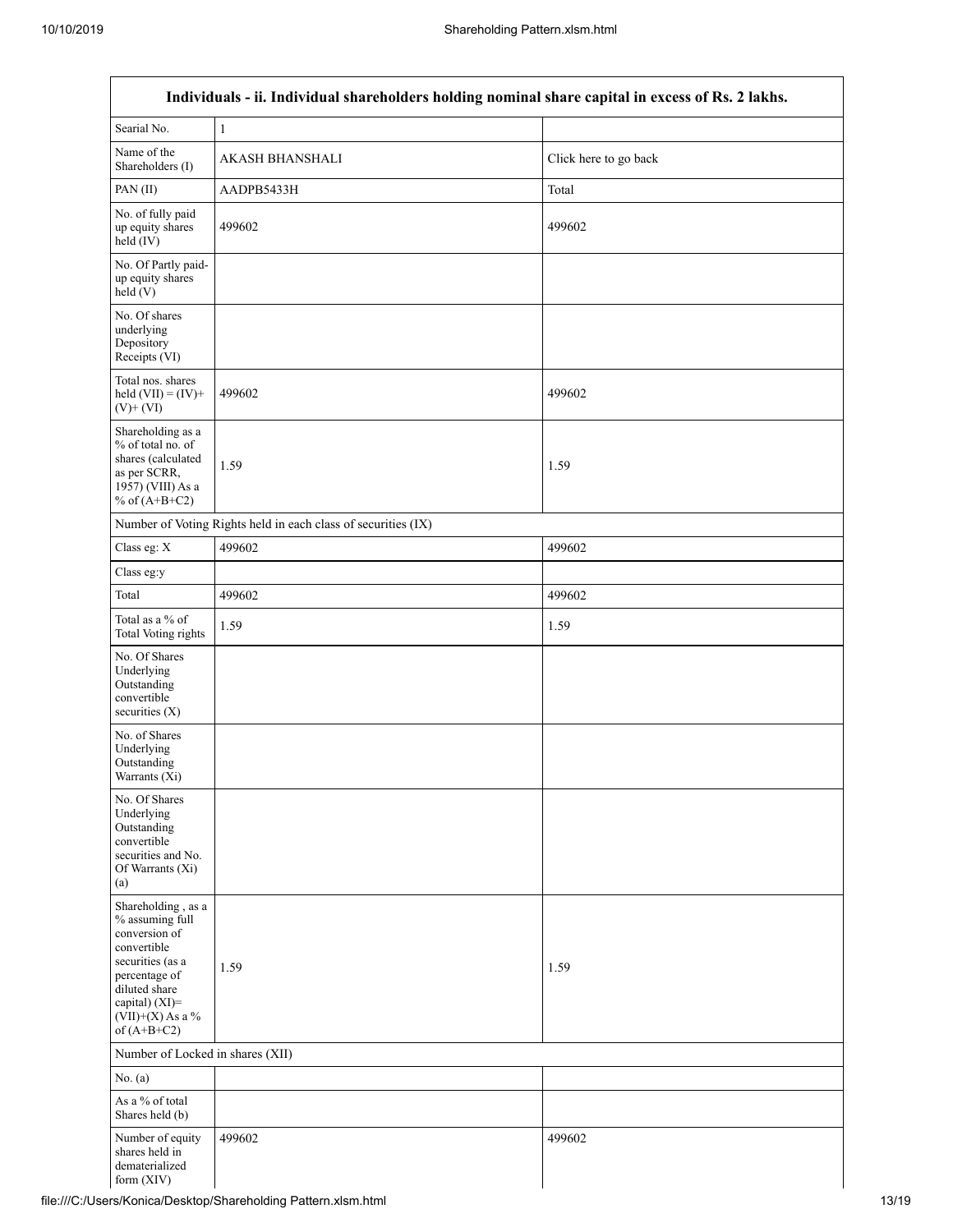| Reason for not providing PAN    |  |  |  |  |  |  |  |  |
|---------------------------------|--|--|--|--|--|--|--|--|
| Reason for not<br>providing PAN |  |  |  |  |  |  |  |  |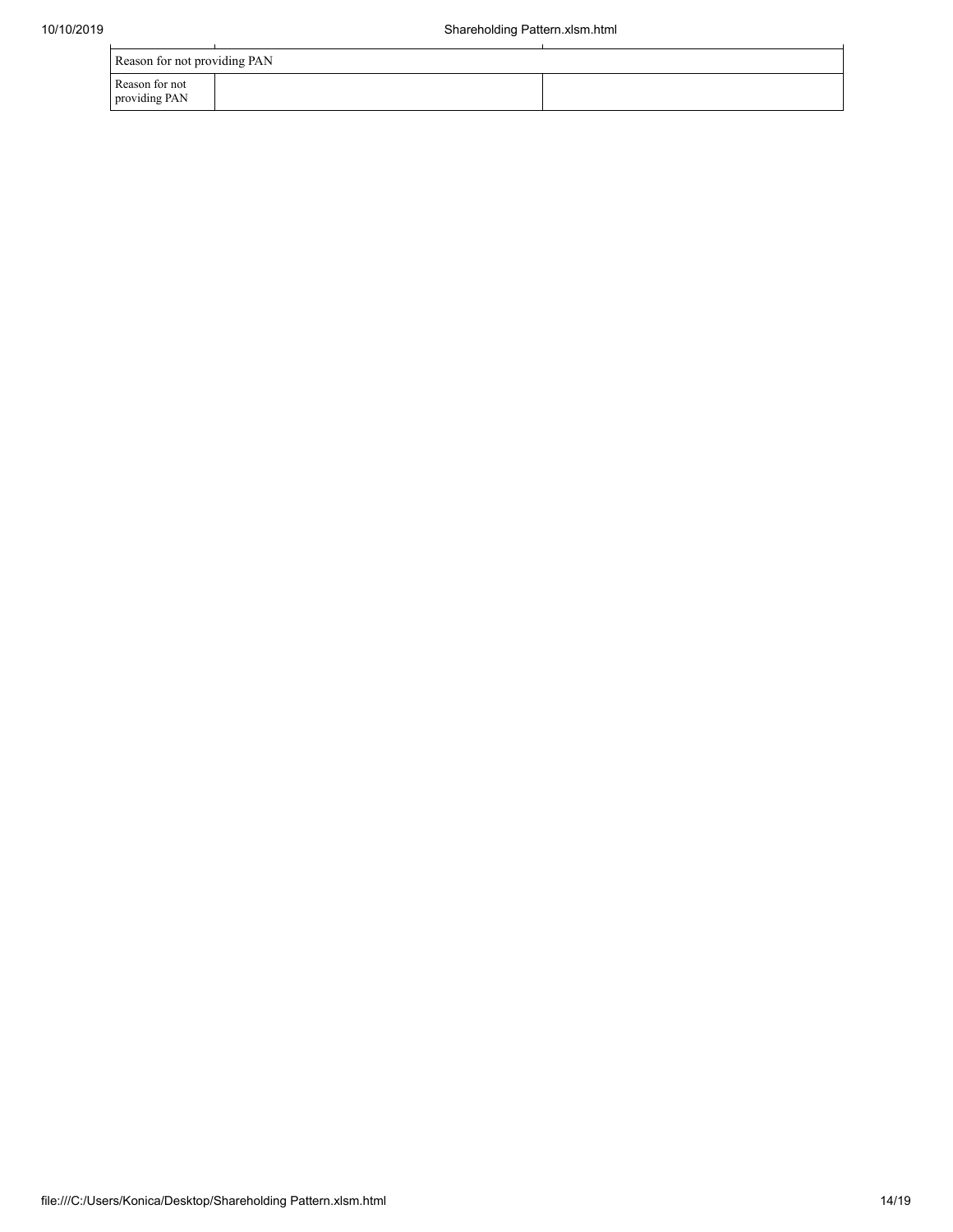| Any Other (specify)                                                                                                                           |                  |                                                                                  |                                                        |                                                            |          |                                     |                                                                |  |  |  |
|-----------------------------------------------------------------------------------------------------------------------------------------------|------------------|----------------------------------------------------------------------------------|--------------------------------------------------------|------------------------------------------------------------|----------|-------------------------------------|----------------------------------------------------------------|--|--|--|
| 5<br>$\overline{7}$<br>$\overline{c}$<br>3<br>$\overline{4}$<br>6<br>Searial No.<br>$\mathbf{1}$                                              |                  |                                                                                  |                                                        |                                                            |          |                                     |                                                                |  |  |  |
| Category                                                                                                                                      | Trusts<br>Trusts |                                                                                  | Others                                                 | Non-<br>Resident<br>Clearing<br>Indian<br>Members<br>(NRI) |          | Others                              | Others                                                         |  |  |  |
| Category / More<br>than 1 percentage                                                                                                          | Category         | More than 1 percentage of<br>shareholding                                        | Category                                               | Category                                                   | Category | Category                            | Category                                                       |  |  |  |
| Name of the<br>Shareholders (I)                                                                                                               |                  | <b>EDELWEISS</b><br><b>ALTERNATIVE</b><br><b>INVESTMENT</b><br>OPPORTUNITIES TRU | <b>ALTERNATIVE</b><br><b>INVESTMENT</b><br><b>FUND</b> |                                                            |          | Oualified<br>Institutional<br>Buyer | <b>NON RESIDENT</b><br><b>INDIAN NON</b><br><b>REPATRIABLE</b> |  |  |  |
| PAN(II)                                                                                                                                       |                  | AAATE8456C                                                                       |                                                        |                                                            |          |                                     |                                                                |  |  |  |
| No. of the<br>Shareholders (I)                                                                                                                | 3                | $\mathbf{1}$                                                                     | 3                                                      | 384                                                        | 80       | 5                                   | 149                                                            |  |  |  |
| No. of fully paid<br>up equity shares<br>held (IV)                                                                                            | 1346522          | 1342669                                                                          | 101032                                                 | 119282                                                     | 12958    | 493422                              | 61881                                                          |  |  |  |
| No. Of Partly paid-<br>up equity shares<br>held(V)                                                                                            |                  |                                                                                  |                                                        |                                                            |          |                                     |                                                                |  |  |  |
| No. Of shares<br>underlying<br>Depository<br>Receipts (VI)                                                                                    |                  |                                                                                  |                                                        |                                                            |          |                                     |                                                                |  |  |  |
| Total nos. shares<br>held $(VII) = (IV) +$<br>$(V)$ + $(VI)$                                                                                  | 1346522          | 1342669                                                                          | 101032                                                 | 119282                                                     | 12958    | 493422                              | 61881                                                          |  |  |  |
| Shareholding as a<br>% of total no. of<br>shares (calculated<br>as per SCRR,<br>1957) (VIII) As a<br>% of $(A+B+C2)$                          | 4.28<br>4.27     |                                                                                  | 0.32                                                   | 0.38                                                       | 0.04     | 1.57                                | 0.2                                                            |  |  |  |
|                                                                                                                                               |                  | Number of Voting Rights held in each class of securities (IX)                    |                                                        |                                                            |          |                                     |                                                                |  |  |  |
| Class eg: X                                                                                                                                   | 1346522          | 1342669                                                                          | 101032                                                 | 119282                                                     | 12958    | 493422                              | 61881                                                          |  |  |  |
| Class eg:y                                                                                                                                    |                  |                                                                                  |                                                        |                                                            |          |                                     |                                                                |  |  |  |
| Total                                                                                                                                         | 1346522          | 1342669                                                                          | 101032                                                 | 119282                                                     | 12958    | 493422                              | 61881                                                          |  |  |  |
| Total as a % of<br><b>Total Voting rights</b>                                                                                                 | 4.28             | 4.27                                                                             | 0.32                                                   | 0.38                                                       | 0.04     | 1.57                                | 0.2                                                            |  |  |  |
| No. Of Shares<br>Underlying<br>Outstanding<br>convertible<br>securities (X)                                                                   |                  |                                                                                  |                                                        |                                                            |          |                                     |                                                                |  |  |  |
| No. of Shares<br>Underlying<br>Outstanding<br>Warrants (Xi)                                                                                   |                  |                                                                                  |                                                        |                                                            |          |                                     |                                                                |  |  |  |
| No. Of Shares<br>Underlying<br>Outstanding<br>convertible<br>securities and No.<br>Of Warrants (Xi)<br>(a)                                    |                  |                                                                                  |                                                        |                                                            |          |                                     |                                                                |  |  |  |
| Shareholding, as a<br>% assuming full<br>conversion of<br>convertible<br>securities (as a<br>percentage of<br>diluted share<br>capital) (XI)= | 4.28             | 4.27                                                                             | 0.32                                                   | 0.38                                                       | 0.04     | 1.57                                | 0.2                                                            |  |  |  |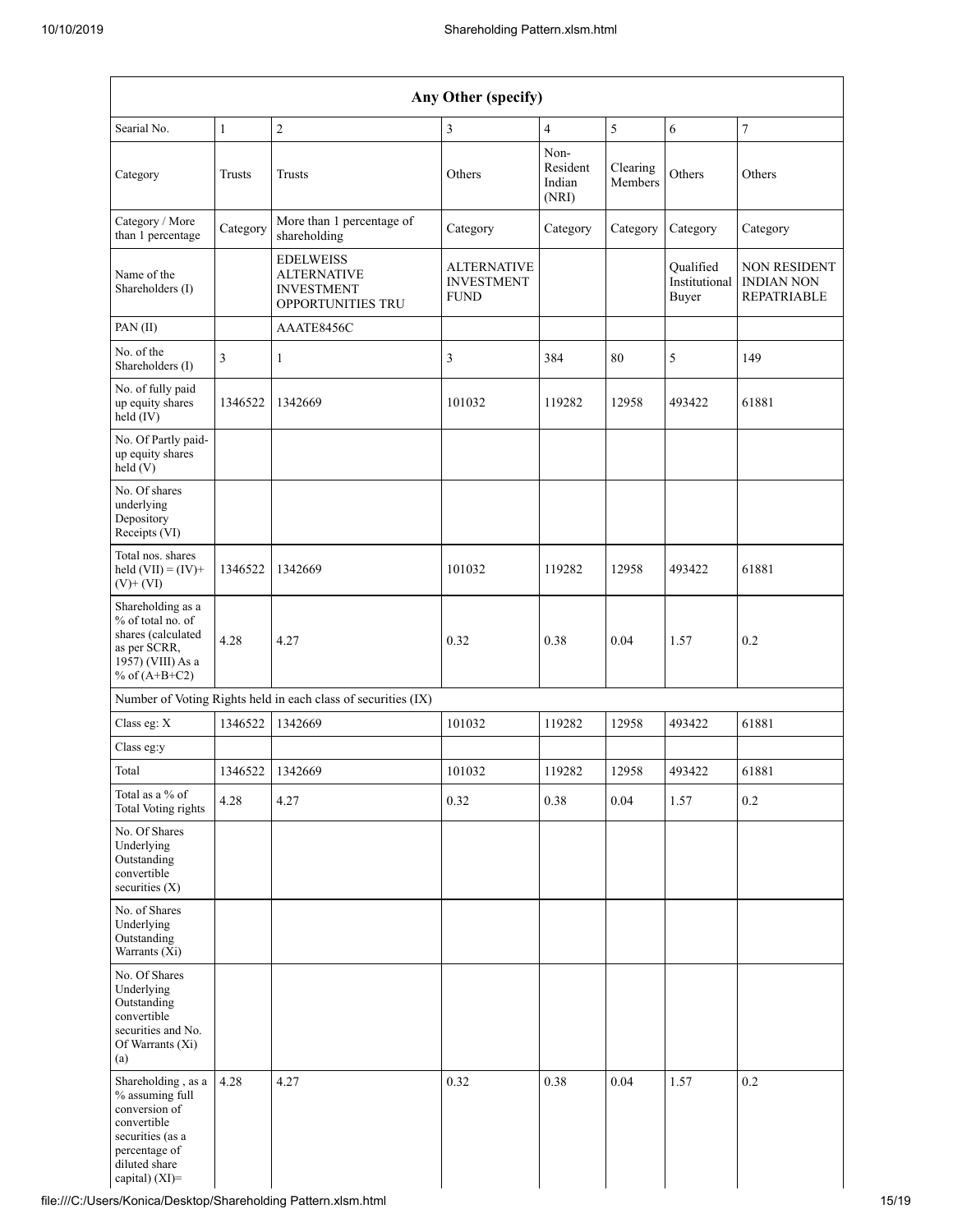#### 10/10/2019 Shareholding Pattern.xlsm.html

| $(VII)+(X)$ As a %<br>of $(A+B+C2)$                                  |         |         |        |        |       |        |       |  |  |
|----------------------------------------------------------------------|---------|---------|--------|--------|-------|--------|-------|--|--|
| Number of Locked in shares (XII)                                     |         |         |        |        |       |        |       |  |  |
| No. (a)                                                              |         |         |        |        |       |        |       |  |  |
| As a % of total<br>Shares held (b)                                   |         |         |        |        |       |        |       |  |  |
| Number of equity<br>shares held in<br>dematerialized<br>form $(XIV)$ | 1346522 | 1342669 | 101032 | 119282 | 12958 | 493422 | 61881 |  |  |
| Reason for not providing PAN                                         |         |         |        |        |       |        |       |  |  |
| Reason for not<br>providing PAN                                      |         |         |        |        |       |        |       |  |  |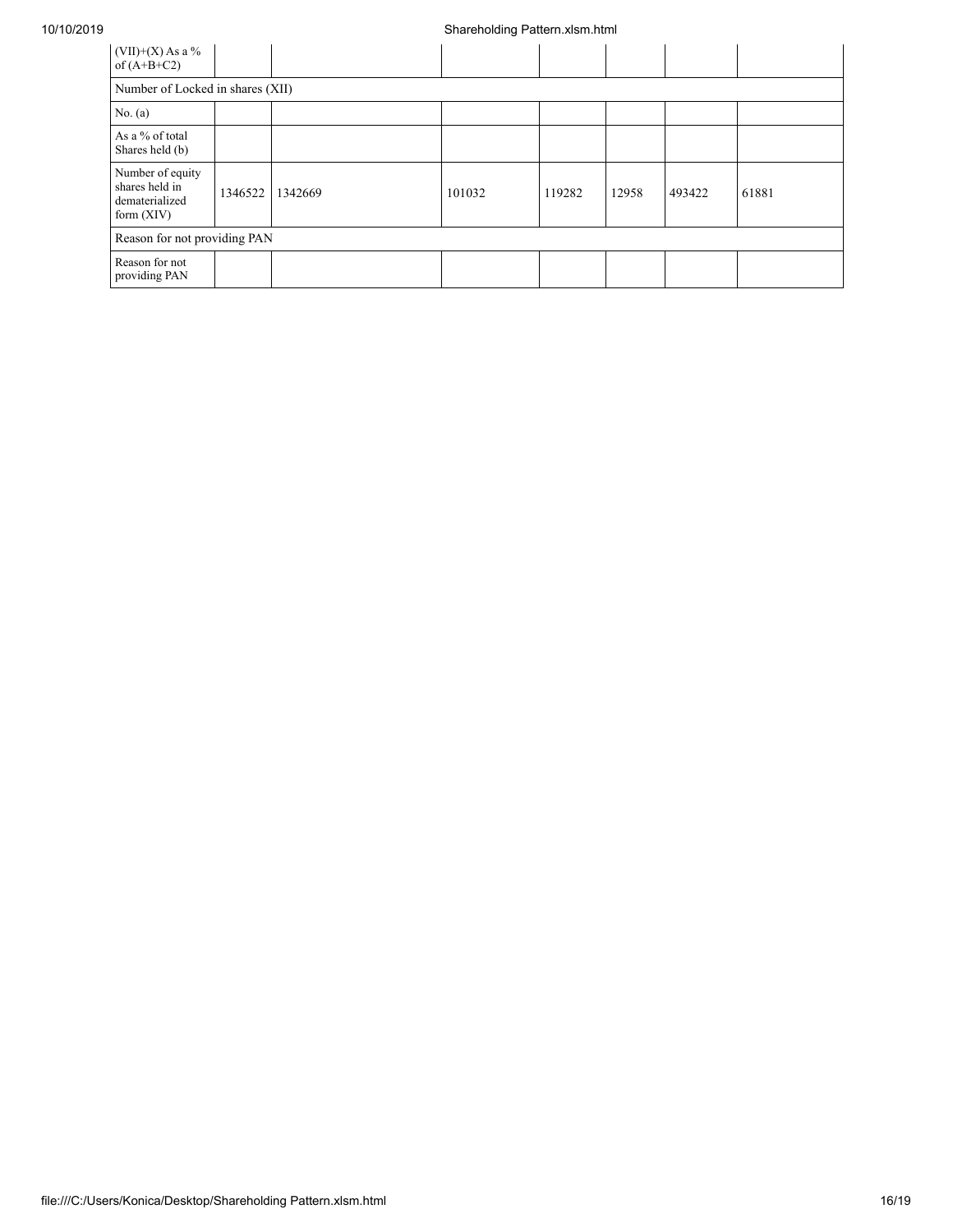| Any Other (specify)                                                                                                                                                                                                      |                                                                    |                                                               |                                              |                          |  |  |  |  |  |
|--------------------------------------------------------------------------------------------------------------------------------------------------------------------------------------------------------------------------|--------------------------------------------------------------------|---------------------------------------------------------------|----------------------------------------------|--------------------------|--|--|--|--|--|
| Searial No.                                                                                                                                                                                                              | 8                                                                  | 9                                                             | 10                                           |                          |  |  |  |  |  |
| Category                                                                                                                                                                                                                 | <b>Bodies</b><br>Corporate                                         | <b>Bodies Corporate</b>                                       | <b>Bodies Corporate</b>                      |                          |  |  |  |  |  |
| Category / More<br>than 1 percentage                                                                                                                                                                                     | Category<br>More than 1 percentage of shareholding<br>shareholding |                                                               | More than 1 percentage of                    |                          |  |  |  |  |  |
| Name of the<br>Shareholders (I)                                                                                                                                                                                          | ASCENT INVESTMENT HOLDINGS<br>PTE LTD                              |                                                               | <b>AADI FINANCIAL ADVISORS</b><br><b>LLP</b> | Click here to go<br>back |  |  |  |  |  |
| PAN (II)                                                                                                                                                                                                                 |                                                                    | AAOCA1951D                                                    | AARFA5161F                                   | Total                    |  |  |  |  |  |
| No. of the<br>Shareholders (I)                                                                                                                                                                                           | 227                                                                | 1                                                             | 1                                            | 851                      |  |  |  |  |  |
| No. of fully paid<br>up equity shares<br>held (IV)                                                                                                                                                                       | 7342824                                                            | 6577639                                                       | 508927                                       | 9477921                  |  |  |  |  |  |
| No. Of Partly paid-<br>up equity shares<br>held (V)                                                                                                                                                                      |                                                                    |                                                               |                                              |                          |  |  |  |  |  |
| No. Of shares<br>underlying<br>Depository<br>Receipts (VI)                                                                                                                                                               |                                                                    |                                                               |                                              |                          |  |  |  |  |  |
| Total nos. shares<br>held $(VII) = (IV) +$<br>$(V)$ + $(VI)$                                                                                                                                                             | 7342824                                                            | 6577639                                                       | 508927                                       | 9477921                  |  |  |  |  |  |
| Shareholding as a<br>% of total no. of<br>shares (calculated<br>23.35<br>20.92<br>as per SCRR,<br>1957) (VIII) As a<br>% of $(A+B+C2)$                                                                                   |                                                                    |                                                               | 1.62                                         |                          |  |  |  |  |  |
|                                                                                                                                                                                                                          |                                                                    | Number of Voting Rights held in each class of securities (IX) |                                              |                          |  |  |  |  |  |
| Class eg: X                                                                                                                                                                                                              | 7342824                                                            | 6577639                                                       | 508927                                       | 9477921                  |  |  |  |  |  |
| Class eg:y                                                                                                                                                                                                               |                                                                    |                                                               |                                              |                          |  |  |  |  |  |
| Total                                                                                                                                                                                                                    | 7342824                                                            | 6577639                                                       | 508927                                       | 9477921                  |  |  |  |  |  |
| Total as a $\%$ of<br>Total Voting rights                                                                                                                                                                                | 23.35                                                              | 20.92                                                         | 1.62                                         | 30.14                    |  |  |  |  |  |
| No. Of Shares<br>Underlying<br>Outstanding<br>convertible<br>securities $(X)$                                                                                                                                            |                                                                    |                                                               |                                              |                          |  |  |  |  |  |
| No. of Shares<br>Underlying<br>Outstanding<br>Warrants (Xi)                                                                                                                                                              |                                                                    |                                                               |                                              |                          |  |  |  |  |  |
| No. Of Shares<br>Underlying<br>Outstanding<br>convertible<br>securities and No.<br>Of Warrants (Xi)<br>(a)                                                                                                               |                                                                    |                                                               |                                              |                          |  |  |  |  |  |
| Shareholding, as a<br>% assuming full<br>conversion of<br>convertible<br>securities (as a<br>percentage of<br>diluted share<br>capital) (XI)=<br>$(VII)+(X)$ As a %<br>of $(A+B+C2)$<br>Number of Locked in shares (XII) | 23.35                                                              | 20.92                                                         | 1.62                                         | 30.14                    |  |  |  |  |  |

┩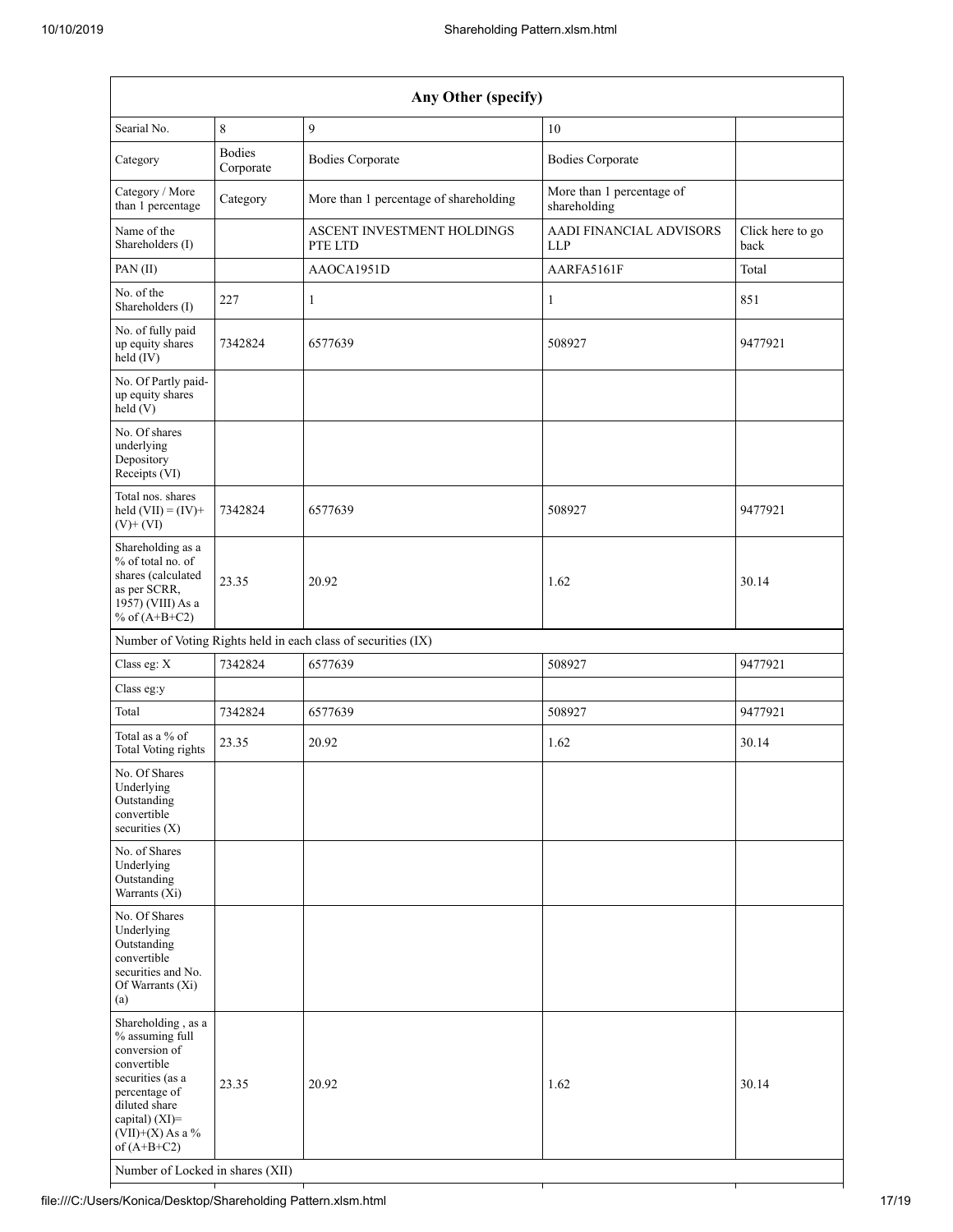## 10/10/2019 Shareholding Pattern.xlsm.html

| No. (a)                                                              |         |         |        |         |  |  |  |  |  |
|----------------------------------------------------------------------|---------|---------|--------|---------|--|--|--|--|--|
| As a % of total<br>Shares held (b)                                   |         |         |        |         |  |  |  |  |  |
| Number of equity<br>shares held in<br>dematerialized<br>form $(XIV)$ | 7342824 | 6577639 | 508927 | 9477921 |  |  |  |  |  |
| Reason for not providing PAN                                         |         |         |        |         |  |  |  |  |  |
| Reason for not<br>providing PAN                                      |         |         |        |         |  |  |  |  |  |